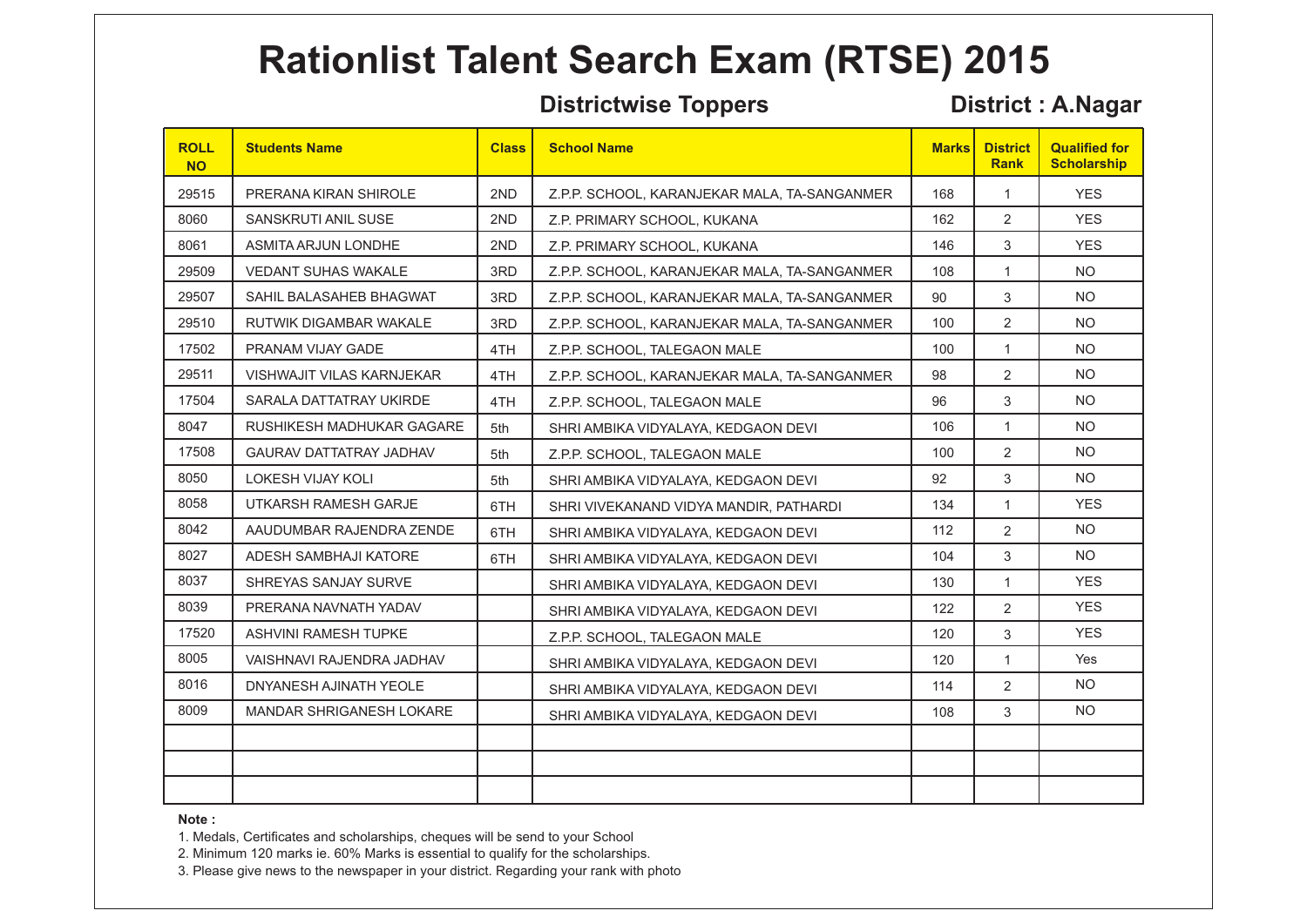### **Districtwise Toppers District : Akola**

| <b>ROLL</b><br><b>NO</b> | <b>Students Name</b>            | <b>Class</b> | <b>School Name</b>                            | <b>Marks</b> | <b>District</b><br><b>Rank</b> | <b>Qualified for</b><br><b>Scholarship</b> |
|--------------------------|---------------------------------|--------------|-----------------------------------------------|--------------|--------------------------------|--------------------------------------------|
| 22006                    | UNNATI PURUSHOTTAM NAGORE       | 2ND          | Z.P.P. SCHOOL, AKOLI(JA)                      | 112          | $\mathbf{1}$                   | NO.                                        |
| 24102                    | <b>JAY KESHVO GALAT</b>         | 2ND          | SWAMI VIVEKANAND HIGH SCHOOL, AKOLA           | 76           | 2                              | NO.                                        |
| 24116                    | VAISHNAVI NARAYAN BOCHARE       | 2ND          | SHIVBA ENGLISH SCHOOL, AKOLA                  | 70           | 3                              | <b>NO</b>                                  |
| 24112                    | KHUSHI SUKHDEVO WANKHADE        | 3RD          | SHIVBA ENGLISH SCHOOL, AKOLA                  | 84           | $\mathbf{1}$                   | <b>NO</b>                                  |
| 22010                    | HANUMANTA DILIP SHELKE          | 3RD          | Z.P.P. SCHOOL, AKOLI(JA)                      | 68           | $\overline{2}$                 | <b>NO</b>                                  |
| 22009                    | ROHIT MADHAV SHENDE             | 4TH          | Z.P.P. SCHOOL, AKOLI(JA)                      | 58           | 3                              | <b>NO</b>                                  |
| 24110                    | SAKSHI SATISH DUTANDE           | 4TH          | SHIVBA ENGLISH SCHOOL, AKOLA                  | 96           | 1                              | NO.                                        |
| 22012                    | <b>VAISHNAVI RAMESH BANGALE</b> | 4TH          | Z.P.P. SCHOOL, AKOLI(JA)                      | 90           | 2                              | NO.                                        |
| 24111                    | MAYURI VINAYAK DUTANDE          | 5TH          | SHIVBA ENGLISH SCHOOL, AKOLA                  | 88           | 3                              | NO.                                        |
| 24135                    | <b>SHWETA SUNIL DESHMUKH</b>    | 5TH          | SCHOOL OF SCHOLAR, BIRLA COLONY, AKOLA        | 106          | $\mathbf{1}$                   | NO.                                        |
| 24019                    | PRATIKSHA BHIMRAO SONONE        | 5TH          | ZILHA PARISHAD PRIMARY SCHOOL, KARLA, ALEGAON | 96           | 2                              | <b>NO</b>                                  |
| 24128                    | VIDHI DHANANJAY ANDHARE         | 6TH          | PRABHAT KIDS SCHOOL, AKOLA                    | 94           | 3                              | <b>NO</b>                                  |
| 24130                    | SAMEER KISHOR NILKHAN           | 7TH          | PRABHAT KIDS SCHOOL, AKOLA                    | 132          | $\mathbf{1}$                   | <b>YES</b>                                 |
| 24134                    | PRATHMESH MUKUND DHOLE          | 7TH          | SCHOOL OF SCHOLAR, BIRLA COLONY, AKOLA        | 126          | $\mathbf{1}$                   | <b>YES</b>                                 |
| 24040                    | <b>BHUSHAN SHIVAL RATHOD</b>    | 7TH          | ZILHA PARISHAD PRIMARY SCHOOL, KARLA, ALEGAON | 78           | 2                              | NO.                                        |
| 24099                    | ANKIT ARVIND DAMODAR            | 8TH          | SANE GURUJI VADYA MANDIR, KHADKI, AKOLA       | 60           | 3                              | NO.                                        |
| 24104                    | MAHESH DIGAMBAR KHAWALE         | 8TH          | JYOTI VIDYALAYA, AKOLA                        | 124          | $\mathbf{1}$                   | <b>YES</b>                                 |
| 22017                    | ASTHA BIPIN AGRAWAL             | 8TH          | Z.P.P.SCHOOL, AKOLI(JA)                       | 102          | 2                              | <b>NO</b>                                  |
| 24121                    | <b>GOURI RAJESH TAYADE</b>      | 9TH          | HEDGEWAR HIGH SCHOOL, AKOLA                   | 96           | 3                              | <b>NO</b>                                  |
| 24103                    | KIRAN GAJANAN DESHMUKH          | 9TH          | ENGLISH SCHOOL GAYATRI NAGAR, AKOLA           | 106          | $\mathbf{1}$                   | <b>NO</b>                                  |
| 24091                    | <b>ANJALI KAILAS DHORE</b>      | 9TH          | SANE GURUJI VADYA MANDIR, KHADKI, AKOLA       | 84           | 2                              | NO.                                        |
| 24092                    | RUTUJA ONKAR GHULE              |              | SANE GURUJI VADYA MANDIR, KHADKI, AKOLA       | 80           | 3                              | NO.                                        |
|                          |                                 |              |                                               |              |                                |                                            |
|                          |                                 |              |                                               |              |                                |                                            |

### **Note :**

1. Medals, Certificates and scholarships, cheques will be send to your School

2. Minimum 120 marks ie. 60% Marks is essential to qualify for the scholarships.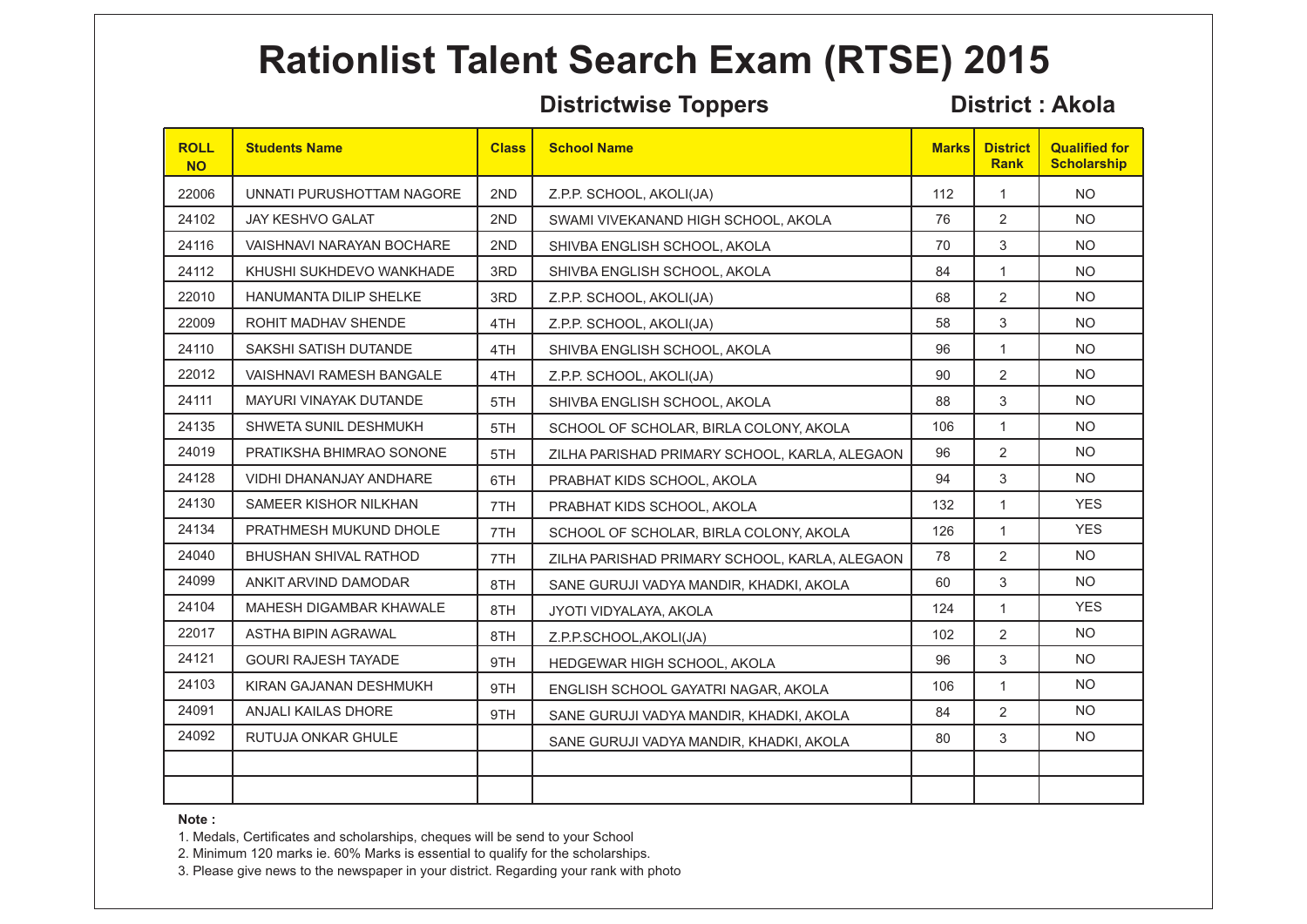### **Districtwise Toppers District : Amaravati**

| <b>ROLL</b><br><b>NO</b> | <b>Students Name</b>           | <b>Class</b> | <b>School Name</b>                                                | <b>Marks</b> | <b>District</b><br><b>Rank</b> | <b>Qualified for</b><br><b>Scholarship</b> |
|--------------------------|--------------------------------|--------------|-------------------------------------------------------------------|--------------|--------------------------------|--------------------------------------------|
| 14505                    | KHUSHI SUNIL RAUT              | 2ND          | NEW GOLDEN ENGLISH PRIMARY SCHOOL, MORSHI                         | 182          | 1                              | <b>YES</b>                                 |
| 14504                    | SHRUTI DIWAKAR KADU            | 2ND          | NEW GOLDEN ENGLISH PRIMARY SCHOOL, MORSHI                         | 176          | 2                              | <b>YES</b>                                 |
| 8506                     | SAUMYA PRAMOD JICHKAR          | 2ND          | J.J. KHERDE PRIMARY & HIGH PRIMARY SCHOOL, PANDHURNA CHOWK, WARUD | 174          | 3                              | <b>YES</b>                                 |
| 21020                    | SHRUTI SANJAYRAO DESHMUKH      | 3RD          | DNYANODAYA VIDYAMANDIR BHAKTIDHAM PRALHADPUR                      | 150          | $\mathbf{1}$                   | <b>YES</b>                                 |
| 14521                    | PUSHPAK PRAVIN THAKRE          | 3RD          | NEW GOLDEN ENGLISH PRIMARY SCHOOL, MORSHI                         | 134          | 2                              | <b>YES</b>                                 |
| 8535                     | KHUSHI NARENDRA GUHE           | 3RD          | J.J. KHERDE PRIMARY & HIGH PRIMARY SCHOOL, PANDHURNA CHOWK, WARUD | 136          | 3                              | <b>YES</b>                                 |
| 8551                     | NUPUR MURLIDHAR HOLE           | 4TH          | J.J. KHERDE PRIMARY & HIGH PRIMARY SCHOOL, PANDHURNA CHOWK, WARUD | 118          | 1                              | <b>YES</b>                                 |
| 14539                    | PRATIK SANJAYPANT KHORGADE     | 4TH          | NEW GOLDEN ENGLISH PRIMARY SCHOOL, MORSHI                         | 106          | $\overline{2}$                 | <b>YES</b>                                 |
| 21044                    | ARNAV DEVRAO TUMDAM            | 4TH          | DNYANODAYA VIDYAMANDIR BHAKTIDHAM PRALHADPUR                      | 104          | 3                              | <b>YES</b>                                 |
| 21056                    | SNEHA GAJENDRA MANKAR          | 5TH          | DNYANODAYA VIDYAMANDIR BHAKTIDHAM PRALHADPUR                      | 120          | $\mathbf{1}$                   | <b>YES</b>                                 |
| 21069                    | <b>VEDANT SUNIL BAND</b>       | 5TH          | DNYANODAYA VIDYAMANDIR BHAKTIDHAM PRALHADPUR                      | 118          | $\overline{2}$                 | <b>NO</b>                                  |
| 21058                    | <b>BHUMIKA SINIL THAKARE</b>   | 5TH          | DNYANODAYA VIDYAMANDIR BHAKTIDHAM PRALHADPUR                      | 116          | 3                              | <b>NO</b>                                  |
| 21076                    | SHRAVANI SANJAY DESHMUKH       | 6TH          | DNYANODAYA VIDYAMANDIR BHAKTIDHAM PRALHADPUR                      | 136          | $\mathbf{1}$                   | <b>YES</b>                                 |
| 21073                    | GAYATRI PRRAKASHRAO BHAGVAT    | 6TH          | DNYANODAYA VIDYAMANDIR BHAKTIDHAM PRALHADPUR                      | 134          | 2                              | <b>YES</b>                                 |
| 8559                     | <b>GAURI RAJESH TAKARKHEDE</b> | 6TH          | J.J. KHERDE PRIMARY & HIGH PRIMARY SCHOOL, PANDHURNA CHOWK, WARUD | 132          | 3                              | <b>YES</b>                                 |
| 8575                     | ANKITA SHRIKANT PAWAR          | 7TH          | J.J. KHERDE PRIMARY & HIGH PRIMARY SCHOOL, PANDHURNA CHOWK, WARUD | 120          | $\mathbf{1}$                   | <b>YES</b>                                 |
| 8571                     | <b>VISHAKHA SUBHASH PATIL</b>  | 7TH          | J.J. KHERDE PRIMARY & HIGH PRIMARY SCHOOL, PANDHURNA CHOWK, WARUD | 106          | 2                              | <b>NO</b>                                  |
| 8576                     | RAJESHWARI SHAILESH AKARTE     | 7TH          | J.J. KHERDE PRIMARY & HIGH PRIMARY SCHOOL, PANDHURNA CHOWK, WARUD | 104          | 3                              | <b>NO</b>                                  |
| 8585                     | JAYA.V.BHUYAR                  | 9TH          | NEW ENGLISH HIGHER SECONDARY SCHOOL, WARUD                        | 120          | $\mathbf{1}$                   | <b>YES</b>                                 |
| 8597                     | YOGESH. Y. DHAGE               | 9TH          | NEW ENGLISH HIGHER SECONDARY SCHOOL, WARUD                        | 80           | 2                              | <b>NO</b>                                  |
| 8593                     | SONALI. R. BELSARE             | 9TH          | NEW ENGLISH HIGHER SECONDARY SCHOOL, WARUD                        | 76           | 3                              | <b>NO</b>                                  |
|                          |                                |              |                                                                   |              |                                |                                            |
|                          |                                |              |                                                                   |              |                                |                                            |
|                          |                                |              |                                                                   |              |                                |                                            |

### **Note :**

1. Medals, Certificates and scholarships, cheques will be send to your School

2. Minimum 120 marks ie. 60% Marks is essential to qualify for the scholarships.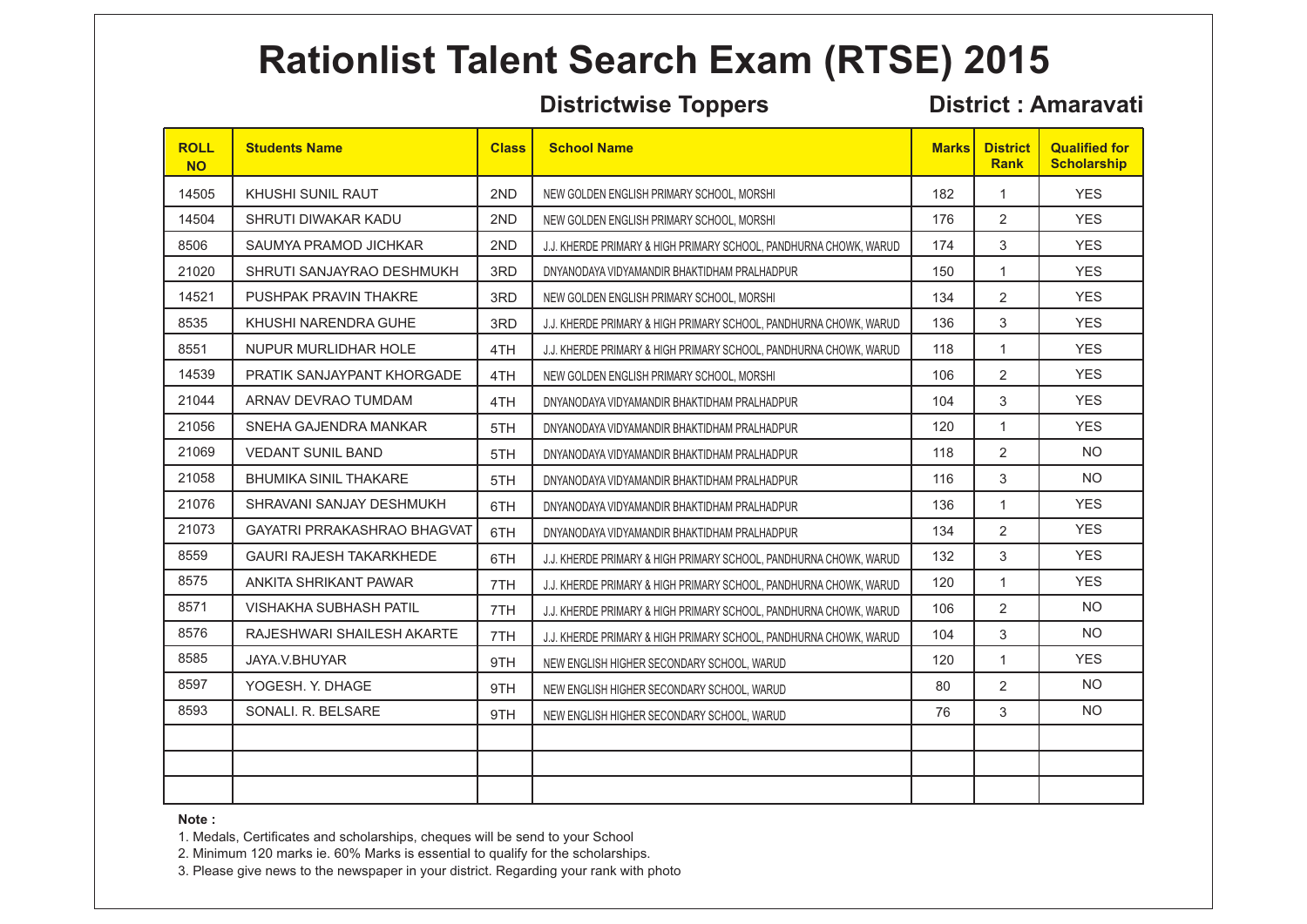### **Districtwise Toppers District : Beed**

| <b>ROLL</b><br><b>NO</b> | <b>Students Name</b>              | <b>Class</b> | <b>School Name</b>                                      | <b>Marks</b> | <b>District</b><br><b>Rank</b> | <b>Qualified for</b><br><b>Scholarship</b> |
|--------------------------|-----------------------------------|--------------|---------------------------------------------------------|--------------|--------------------------------|--------------------------------------------|
| 27112                    | SHRAVANI NARAYAN DESHMUKH         | 2ND          | TARAMATI PRIMARY ENGLISH SCHOOL, BANSAROLA              | 60           | 1                              | <b>NO</b>                                  |
| 27113                    | ADITYA DHANRAJ KAKDE              | 2ND          | TARAMATI PRIMARY ENGLISH SCHOOL, BANSAROLA              | 44           | 2                              | <b>NO</b>                                  |
| 33504                    | KRUSHNA SURESH SAPKAL             | 3RD          | YOGESHWARI NUTAN VIDYALAYA, AMBAJOGAI                   | 116          | 1                              | <b>NO</b>                                  |
| 33501                    | APEKSHA TUKARAM VATANE            | 3RD          | YOGESHWARI NUTAN VIDYALAYA, AMBAJOGAI                   | 82           | $\overline{2}$                 | <b>NO</b>                                  |
| 27114                    | ABHISHEKH DHANRAJ KAKDE           | 3RD          | TARAMATI PRIMARY ENGLISH SCHOOL, BANSAROLA              | 68           | 3                              | <b>NO</b>                                  |
| 33509                    | KARAN SHRINIVAS KSHIRSAGAR        | 4TH          | YOGESHWARI NUTAN VIDYALAYA, AMBAJOGAI                   | 106          | 1                              | <b>NO</b>                                  |
| 34055                    | <b>HARSHAL PREMCHAND NEHARKAR</b> | 4TH          | YOGESHWARI PRATHMIK VIDYALAYA, AMBAJOGAI                | 100          | $\overline{2}$                 | <b>NO</b>                                  |
| 33508                    | SHAILESH DNYANESHWAR KHOGARE4TH   |              | YOGESHWARI NUTAN VIDYALAYA, AMBAJOGAI                   | 90           | 3                              | <b>NO</b>                                  |
| 33523                    | YASHODHAN SHIVAJI NANDE           | 5TH          | NETAJI VIDYALAYA, AMBAJOGAI                             | 112          | 1                              | <b>NO</b>                                  |
| 27011                    | AISHWARYA BALBHEEM JADHAV         | 5TH          | ADARSH MADHYAMIK & UCCHA MADHYAMIK VIDYALAYA, BANSAROLA | 92           | 2                              | <b>NO</b>                                  |
| 33514                    | SHRUTI DNYANESHWAR MUNDE          | 5TH          | YOGESHWARI NUTAN VIDYALAYA, AMBAJOGAI                   | 90           | 3                              | <b>NO</b>                                  |
| 33532                    | <b>RUTIK BHARAT GHOLALP</b>       | 6TH          | ANTHONY ENGLISH SCHOOL, AMBAJOGAI                       | 100          | $\mathbf{1}$                   | <b>NO</b>                                  |
| 33549                    | SHEKH KHAJA MUSEB SHEKH MUJFARGTH |              | FOUNDETION SCHOOL, NATRAJRANG MANDIR, PARALI            | 98           | 2                              | <b>NO</b>                                  |
| 27013                    | SAYLI BALAJI KAPSE                | 6TH          | ADARSH MADHYAMIK & UCCHA MADHYAMIK VIDYALAYA, BANSAROLA | 94           | 3                              | <b>NO</b>                                  |
| 33535                    | RUSHIKESH DNYANESHWAR MUNDE 7TH   |              | YOGESHWARI NUTAN VIDYALAYA, AMBAJOGAI                   | 106          | $\mathbf{1}$                   | <b>NO</b>                                  |
| 27026                    | PRIYANKA MADHUKAR THAWRE          | 7TH          | ADARSH MADHYAMIK & UCCHA MADHYAMIK VIDYALAYA, BANSAROLA | 104          | $\overline{2}$                 | <b>NO</b>                                  |
| 34004                    | SAURABH SATISH JADHAV             | 7TH          | SHRI SOMESHWAR VIDYALAYA, GHATNANDUR                    | 100          | 3                              | <b>NO</b>                                  |
| 27062                    | <b>PRAGATI BHASKAR PAREKAR</b>    | 8TH          | ADARSH MADHYAMIK & UCCHA MADHYAMIK VIDYALAYA, BANSAROLA | 132          | 1                              | <b>YES</b>                                 |
| 34003                    | PRACHI PREMCHAND NEHARKAR         | 8TH          | GODAVARI KUNKULAL YOGESHWARI KANYA SHALA, AMBAJOGAI     | 130          | $\overline{2}$                 | <b>YES</b>                                 |
| 33537                    | SNEHAL SATISH SOLANKE             | 8TH          | KHOLESHWAR VIDYALAYA, AMBAJOGAI                         | 94           | 3                              | <b>YES</b>                                 |
| 34018                    | SHRADDHA CHANDRAKANT JADHAV       | 9TH          | SHRI SOMESHWAR VIDYALAYA, GHATNANDUR                    | 120          | $\mathbf{1}$                   | <b>YES</b>                                 |
| 33548                    | PRAJWAL RAMESHWAR SARDA           | 9TH          | NEW HIGH SCHOOL, THARMAL COLONY, PARALI                 | 116          | $\overline{2}$                 | <b>NO</b>                                  |
| 34013                    | TEJAL ATULJI DARGAD               | 9TH          | SHRI SOMESHWAR KANYA PRASHALA, GHATNANDUR               | 114          | 3                              | <b>NO</b>                                  |
|                          |                                   |              |                                                         |              |                                |                                            |

### **Note :**

1. Medals, Certificates and scholarships, cheques will be send to your School

2. Minimum 120 marks ie. 60% Marks is essential to qualify for the scholarships.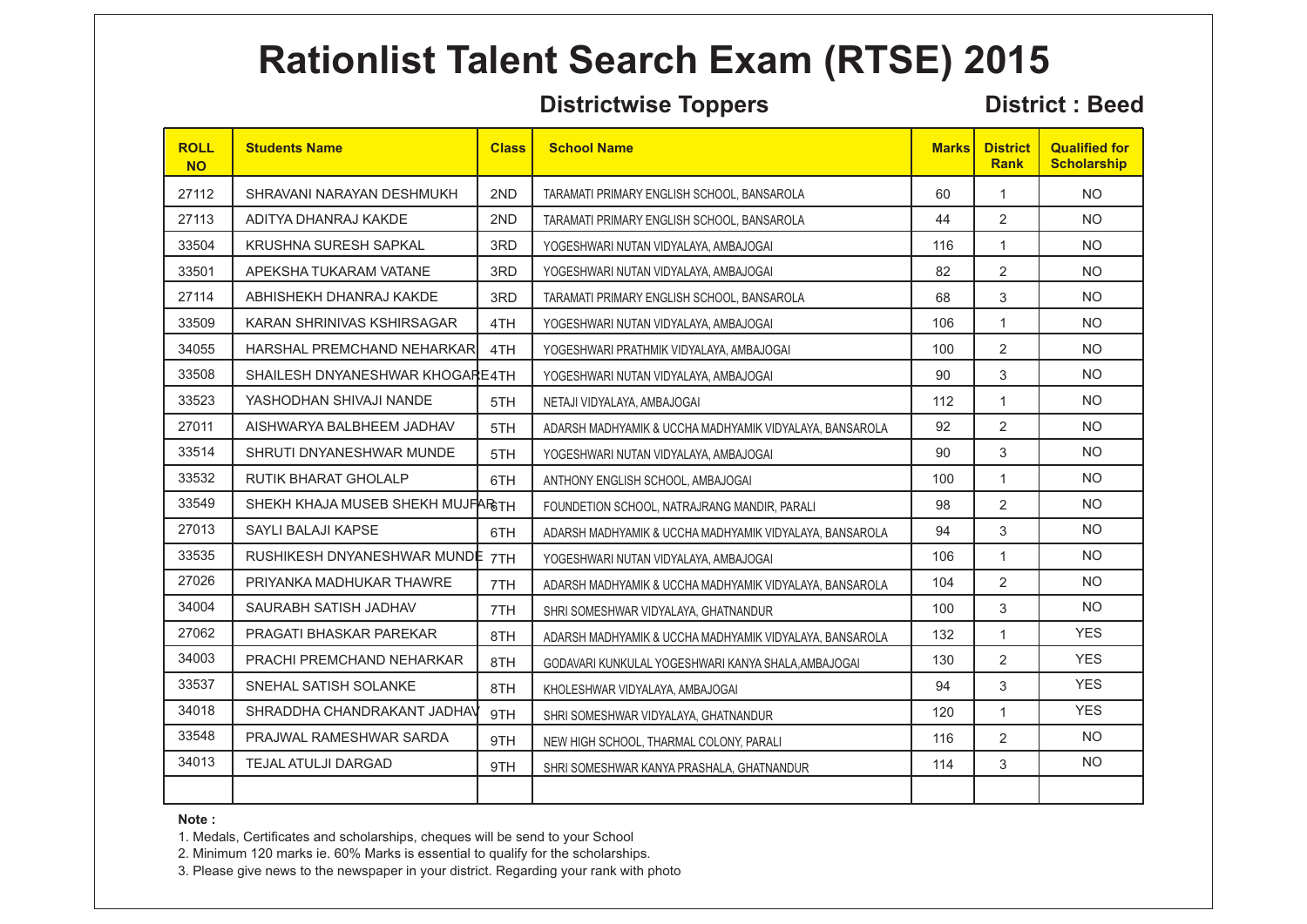### **Districtwise Toppers District : Buldhana**

| <b>ROLL</b><br><b>NO</b> | <b>Students Name</b>              | <b>Class</b> | <b>School Name</b>                         | <b>Marks</b> | <b>District</b><br><b>Rank</b> | <b>Qualified for</b><br><b>Scholarship</b> |
|--------------------------|-----------------------------------|--------------|--------------------------------------------|--------------|--------------------------------|--------------------------------------------|
| 17002                    | TANUSHRI SHIVSHANKAR DOIFODE      | 2ND          | SAHAKAR VIDYA MANDIR. BIBI                 | 126          | 1                              | <b>YES</b>                                 |
| 1103                     | DEVESH SHARAD GAIKWAD             | 2ND          | SAHAKAR VIDYAMANDIR, DEULGAON-MAHI         | 116          | 2                              | <b>NO</b>                                  |
| 1102                     | PRASENJEET PUNJARAM MAGARE        | 2ND          | Z.P. MARATHI PRIMARY SCHOOL, DEULGAON-MAHI | 112          | 3                              | <b>NO</b>                                  |
| 17008                    | VAIBHAVI ARVIND CHAVAN            | 3RD          | SAHAKAR VIDYA MANDIR, BIBI                 | 88           | $\mathbf{1}$                   | <b>NO</b>                                  |
| 1105                     | PARTH GANESH CHEKE                | 3RD          | Z.P.M.P. SCHOOL, SAVKHED NAGRE             | 74           | 2                              | <b>NO</b>                                  |
| 17052                    | KAIS KHAN FAKIRMAD KHAN PATHAN    | 3RD          | SAHAKAR VIDYA MANDIR, BIBI                 | 72           | 3                              | <b>NO</b>                                  |
| 17016                    | <b>RUSHALI SUBHASH BONDRE</b>     | 4TH          | SAHAKAR VIDYA MANDIR, BIBI                 | 110          | 1                              | <b>NO</b>                                  |
| 17024                    | ADITYA SANDIP CHAVAN              | 4TH          | SAHAKAR VIDYA MANDIR, BIBI                 | 106          | 2                              | <b>NO</b>                                  |
| 1104                     | SHEKH IQRA SADAF MOBIN            | 4TH          | TARABAI SHINDE PRIMARY SCHOOL, CHIKHALI    | 98           | 3                              | <b>NO</b>                                  |
| 1040                     | SHUBHAM DINKAR PANDHARE           | 5TH          | ADARSH VIDYALAYA, CHIKHALI                 | 104          | $\mathbf{1}$                   | <b>NO</b>                                  |
| 1034                     | AYUSH SADASHIV DESHMUKH           | 5TH          | ADARSH VIDYALAYA, CHIKHALI                 | 96           | $\overline{2}$                 | <b>NO</b>                                  |
| 17037                    | <b>VISHWABHUSHAN DIPAK SARDAR</b> | 5TH          | SAHAKAR VIDYA MANDIR, BIBI                 | 94           | 3                              | <b>NO</b>                                  |
| 1064                     | ADITYA DATTATRAY KALE             | 6TH          | ADARSH VIDYALAYA, CHIKHALI                 | 136          | $\mathbf{1}$                   | <b>YES</b>                                 |
| 1055                     | SHUBHAM RAMKRUSHNA MISAL          | 6TH          | ADARSH VIDYALAYA, CHIKHALI                 | 130          | 2                              | <b>YES</b>                                 |
| 1006                     | KARTIK SURADKAR BAJARAT           | 6TH          | RADHABAI KHEDEKAR VIDYALAYA, CHIKHALI      | 118          | 3                              | <b>NO</b>                                  |
| 1091                     | ADITYA BHAGWAN KALE               | 7TH          | ADARSH VIDYALAYA, CHIKHALI                 | 166          | $\mathbf{1}$                   | <b>YES</b>                                 |
| 1089                     | PAWAN SANJAY WAYAL                | 7TH          | ADARSH VIDYALAYA, CHIKHALI                 | 124          | 2                              | <b>YES</b>                                 |
| 1012                     | <b>MAYUR BHAGWAT MOREY</b>        | 7TH          | RADHABAI KHEDEKAR VIDYALAYA, CHIKHALI      | 122          | 3                              | <b>YES</b>                                 |
| 1019                     | DHANANJAY SAMADHAN AMBHORE        | 8TH          | RADHABAI KHEDEKAR VIDYALAYA, CHIKHALI      | 94           | $\mathbf{1}$                   | <b>NO</b>                                  |
| 1022                     | <b>MAHESH GAJANAN AHER</b>        | 8TH          | SHRI SHIVAJI VIDYALAYA, CHIKHALI           | 88           | 2                              | <b>NO</b>                                  |
| 1017                     | <b>RAM RANGNATH GADEKAR</b>       | 8TH          | RADHABAI KHEDEKAR VIDYALAYA, CHIKHALI      | 80           | 3                              | <b>NO</b>                                  |
| 1108                     | <b>GANESH SAMADHAN THIGLE</b>     | 9TH          | R.K.V.C., CHIKHLI                          | 118          | $\mathbf{1}$                   | <b>NO</b>                                  |
| 1020                     | SURAJ RAJU KHARAT                 | 9TH          | RADHABAI KHEDEKAR VIDYALAYA, CHIKHALI      | 82           | 2                              | NO.                                        |
|                          |                                   |              |                                            |              |                                |                                            |

### **Note :**

1. Medals, Certificates and scholarships, cheques will be send to your School

2. Minimum 120 marks ie. 60% Marks is essential to qualify for the scholarships.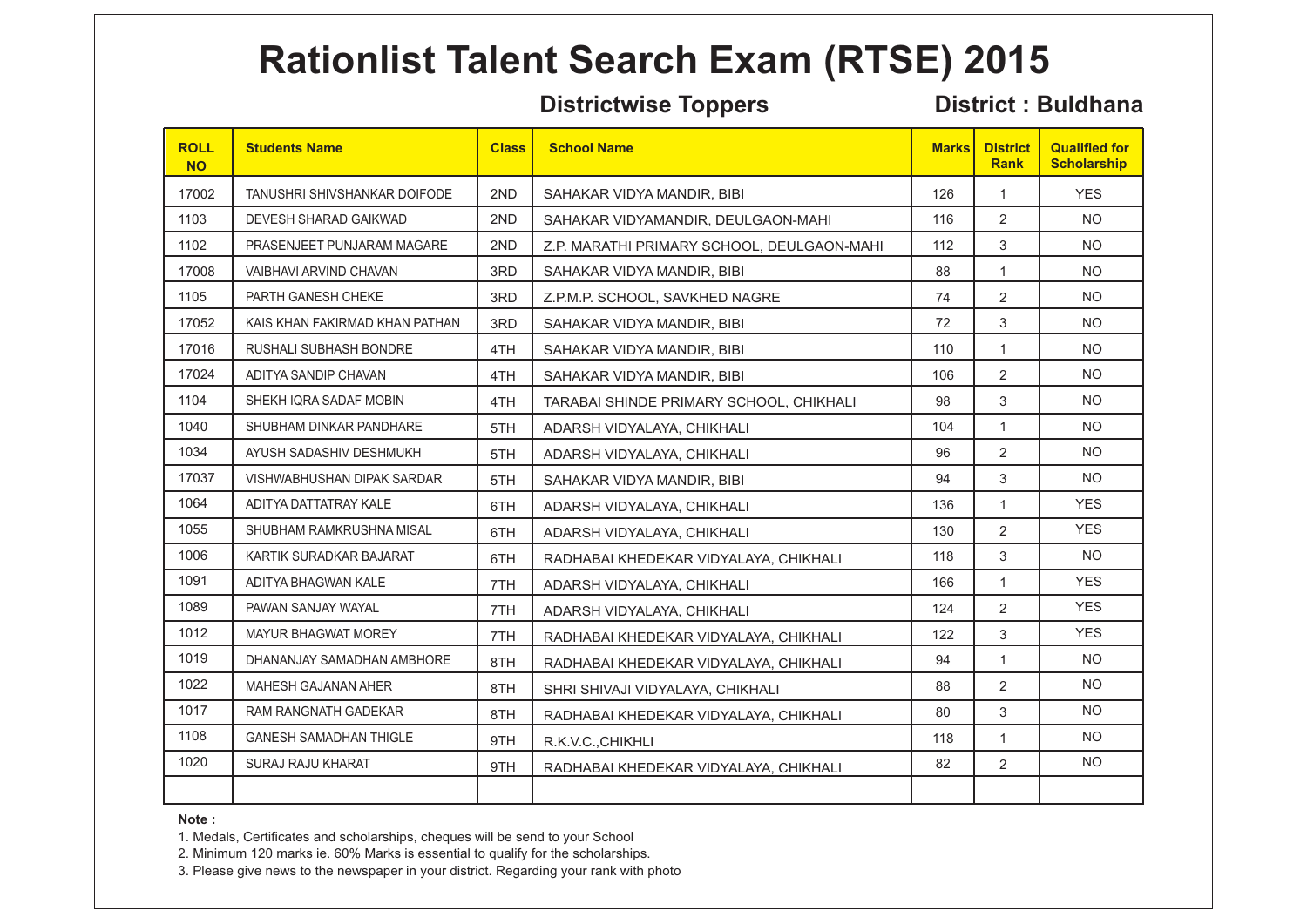### **Districtwise Toppers District : Chandrapur**

| <b>ROLL</b><br><b>NO</b> | <b>Students Name</b>             | <b>Class</b> | <b>School Name</b>                                                   | <b>Marks</b> | <b>District</b><br><b>Rank</b> | <b>Qualified for</b><br><b>Scholarship</b> |
|--------------------------|----------------------------------|--------------|----------------------------------------------------------------------|--------------|--------------------------------|--------------------------------------------|
| 43546                    | ROHIT PRAMOD THOMBARE            | 2ND          | NEW INDIA CONVENT HIGH SCHOOL, CHANDRAPUR                            | 92           | 1                              | <b>NO</b>                                  |
| 43547                    | ADITYA SHALIK RAKHADE            | 2ND          | NEW INDIA CONVENT HIGH SCHOOL, CHANDRAPUR                            | 78           | 2                              | <b>NO</b>                                  |
| 501                      | SARTHAK SHRIKRISHNA WADASKAR     | 2ND          | STELLA MARIS CONVENT HIGH SCHOOL.BAMANVADA                           | 54           | 3                              | <b>NO</b>                                  |
| 502                      | YASHASWI RAMRATAN CHAPLE         | 3RD          | STELLA MARIS CONVENT HIGH SCHOOL BAMANVADA                           | 96           | $\mathbf{1}$                   | <b>NO</b>                                  |
| 43593                    | ANJALI BALAJI KESARE             | 3RD          | MATOSHRI SECONDARY & HIGH SECONDARY SCHOOL, TUKUM.                   | 88           | 2                              | <b>NO</b>                                  |
| 43550                    | NARAYANI MANGESH BANSOD          | 3RD          | NEW INDIA CONVENT HIGH SCHOOL, CHANDRAPUR                            | 86           | 3                              | <b>NO</b>                                  |
| 7557                     | <b>MANISHA SUBHASH FATING</b>    | 4TH          | SARASWATI DNYAN MANDIR, NAGBHIR                                      | 120          | 1                              | <b>YES</b>                                 |
| 43611                    | KARAN DEVANAND BANSOD            | 4TH          | MATOSHRI SECONDARY & HIGH SECONDARY SCHOOL, TUKUM.                   | 112          | 2                              | <b>NO</b>                                  |
| 43610                    | SAURABH PARASHURAM CHIKTE        | 4TH          | MATOSHRI SECONDARY & HIGH SECONDARY SCHOOL, TUKUM.                   | 110          | 3                              | <b>NO</b>                                  |
| 7560                     | KUMUDA ASHOK PISE                | 5TH          | SARASWATI DNYAN MANDIR, NAGBHIR                                      | 106          | $\mathbf{1}$                   | <b>NO</b>                                  |
| 43541                    | TANVI RAVINDRA ASUTKAR           | 5TH          | NARAYANA VIDYALAYAM, CHANDRAPUR                                      | 104          | 2                              | <b>NO</b>                                  |
| 638                      | <b>VAISHNAVI PATIOBA LATPATE</b> | 5TH          | ADARSH MARATHI PRI. SCHOOL. RAJURA                                   | 100          | 3                              | <b>NO</b>                                  |
| 708                      | ANIRUDH NANAJI DAKHARE           | 6TH          | JAWAHAR NAVODAYA VIDYALAYA, TALIDHI BA.                              | 108          | $\mathbf{1}$                   | <b>NO</b>                                  |
| 7564                     | LUTESH PRAKASH CHAUDHARI         | 6TH          | SARASWATI DNYAN MANDIR, NAGBHIR                                      | 106          | 2                              | <b>NO</b>                                  |
| 553                      | RAJAT KAILAS URADE               | 6TH          | STELLA MARIS CONVENT HIGH SCHOOL BAMANVADA                           | 104          | 3                              | <b>NO</b>                                  |
| 628                      | PRERANA RUSHI RAYPURE            | 7TH          | ADARSH MARATHI PRI. SCHOOL, RAJURA                                   | 120          | $\mathbf{1}$                   | <b>YES</b>                                 |
| 631                      | ROHIT VINOD GHATE                | 7TH          | ADARSH MARATHI PRI. SCHOOL, RAJURA                                   | 118          | $\overline{2}$                 | <b>NO</b>                                  |
| 633                      | ROSHANI VASANTA WELEKAR          | 7TH          | ADARSH MARATHI PRI. SCHOOL, RAJURA                                   | 116          | 3                              | <b>NO</b>                                  |
| 577                      | <b>VASUKI SURESH DABHANE</b>     | 8TH          | STELLA MARIS CONVENT HIGH SCHOOL BAMANVADA                           | 122          | $\mathbf{1}$                   | <b>YES</b>                                 |
| 43623                    | SAKSHI SUDHAKAR DHANVIJ          | 8TH          | MATOSHRI SECONDARY & HIGH SECONDARY SCHOOL, TUKUM,                   | 120          | 2                              | <b>YES</b>                                 |
| 43622                    | SHREYASH OMPRASAD DUDIWAR        | 8TH          | MATOSHRI SECONDARY & HIGH SECONDARY SCHOOL, TUKUM,                   | 114          | 3                              | <b>NO</b>                                  |
| 43526                    | ANIKET NAMDEO CHUTE              | 9TH          | BHAWANJIBHAI CHAWHAN HIGH SCHOOL & JR. COLLEGE, MULROAD, CHANDRAPUR. | 122          | $\mathbf{1}$                   | <b>YES</b>                                 |
| 661                      | SHWETA INDRAJEET WANKAR          | 9TH          | Z. P. HIGHSCHOOL, RAJURA                                             | 120          | 2                              | <b>YES</b>                                 |
| 598                      | SUSHIL SUBHASH ADWE              | 9TH          | STELLA MARIS CONVENT HIGH SCHOOL, BAMANVADA                          | 110          | 3                              | <b>NO</b>                                  |

### **Note :**

1. Medals, Certificates and scholarships, cheques will be send to your School

2. Minimum 120 marks ie. 60% Marks is essential to qualify for the scholarships.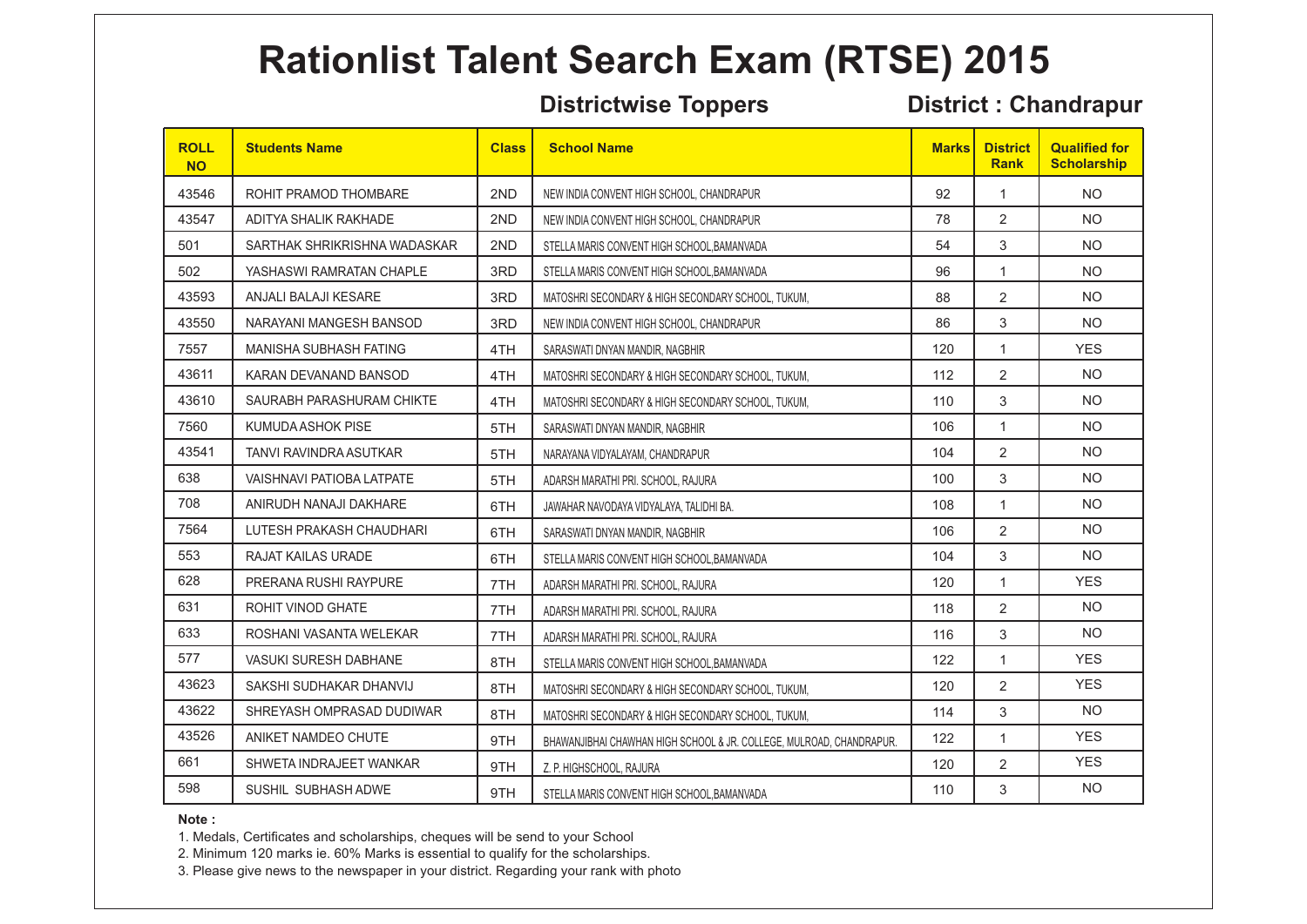### **Districtwise Toppers District : Gadchiroli**

| <b>ROLL</b><br><b>NO</b> | <b>Students Name</b>      | <b>Class</b> | <b>School Name</b>              | <b>Marks</b> | <b>District</b><br><b>Rank</b> | <b>Qualified for</b><br><b>Scholarship</b> |
|--------------------------|---------------------------|--------------|---------------------------------|--------------|--------------------------------|--------------------------------------------|
| 25535                    | SANSKRUTI PRADIP LAD      | 5TH          | SCHOOL OF SCHOLARS, GADCHIROLI  | 104          | $\mathbf{1}$                   | <b>NO</b>                                  |
| 25532                    | SHRI PREMDAS GABHANE      | 6TH          | VASANT VIDYALAYA, GADCHIROLI    | 92           | $\mathbf{1}$                   | <b>NO</b>                                  |
| 25533                    | TANUJA SHRINIVAS BHURSE   | 6TH          | VASANT VIDYALAYA, GADCHIROLI    | 64           | $\overline{2}$                 | <b>NO</b>                                  |
| 25528                    | JAGRUTI DIWAKAR DHAVALE   | 6TH          | SHIVAJI HIGH SCHOOL, GADCHIROLI | 56           | 3                              | <b>NO</b>                                  |
| 25524                    | KRUSHNA DHANAJAY DESHMUKH | 8TH          | SHIVAJI HIGH SCHOOL, GADCHIROLI | 112          | $\mathbf{1}$                   | <b>NO</b>                                  |
| 25522                    | VAISHNAVI VIJAY NAVGHARE  | 8TH          | SHIVAJI HIGH SCHOOL, GADCHIROLI | 100          | $\overline{2}$                 | <b>NO</b>                                  |
| 25519                    | MADHURA SHAMRAO KUNBHAR   | 8TH          | SHIVAJI HIGH SCHOOL, GADCHIROLI | 92           | $\mathbf{3}$                   | <b>NO</b>                                  |
| 25509                    | VEDANT DAYARAM BARAPATRE  | 9TH          | SHIVAJI HIGH SCHOOL, GADCHIROLI | 134          | $\mathbf{1}$                   | <b>YES</b>                                 |
| 25510                    | OMKAR DNYANESHWAR KUTE    | 9TH          | SHIVAJI HIGH SCHOOL, GADCHIROLI | 90           | $\overline{2}$                 | <b>NO</b>                                  |
| 25511                    | RUCHI JIWAN MADAVI        | 9TH          | SHIVAJI HIGH SCHOOL, GADCHIROLI | 82           | 3                              | <b>NO</b>                                  |
|                          |                           |              |                                 |              |                                |                                            |
|                          |                           |              |                                 |              |                                |                                            |
|                          |                           |              |                                 |              |                                |                                            |
|                          |                           |              |                                 |              |                                |                                            |
|                          |                           |              |                                 |              |                                |                                            |
|                          |                           |              |                                 |              |                                |                                            |
|                          |                           |              |                                 |              |                                |                                            |
|                          |                           |              |                                 |              |                                |                                            |
|                          |                           |              |                                 |              |                                |                                            |
|                          |                           |              |                                 |              |                                |                                            |
|                          |                           |              |                                 |              |                                |                                            |
|                          |                           |              |                                 |              |                                |                                            |
|                          |                           |              |                                 |              |                                |                                            |
|                          |                           |              |                                 |              |                                |                                            |

### **Note :**

1. Medals, Certificates and scholarships, cheques will be send to your School

2. Minimum 120 marks ie. 60% Marks is essential to qualify for the scholarships.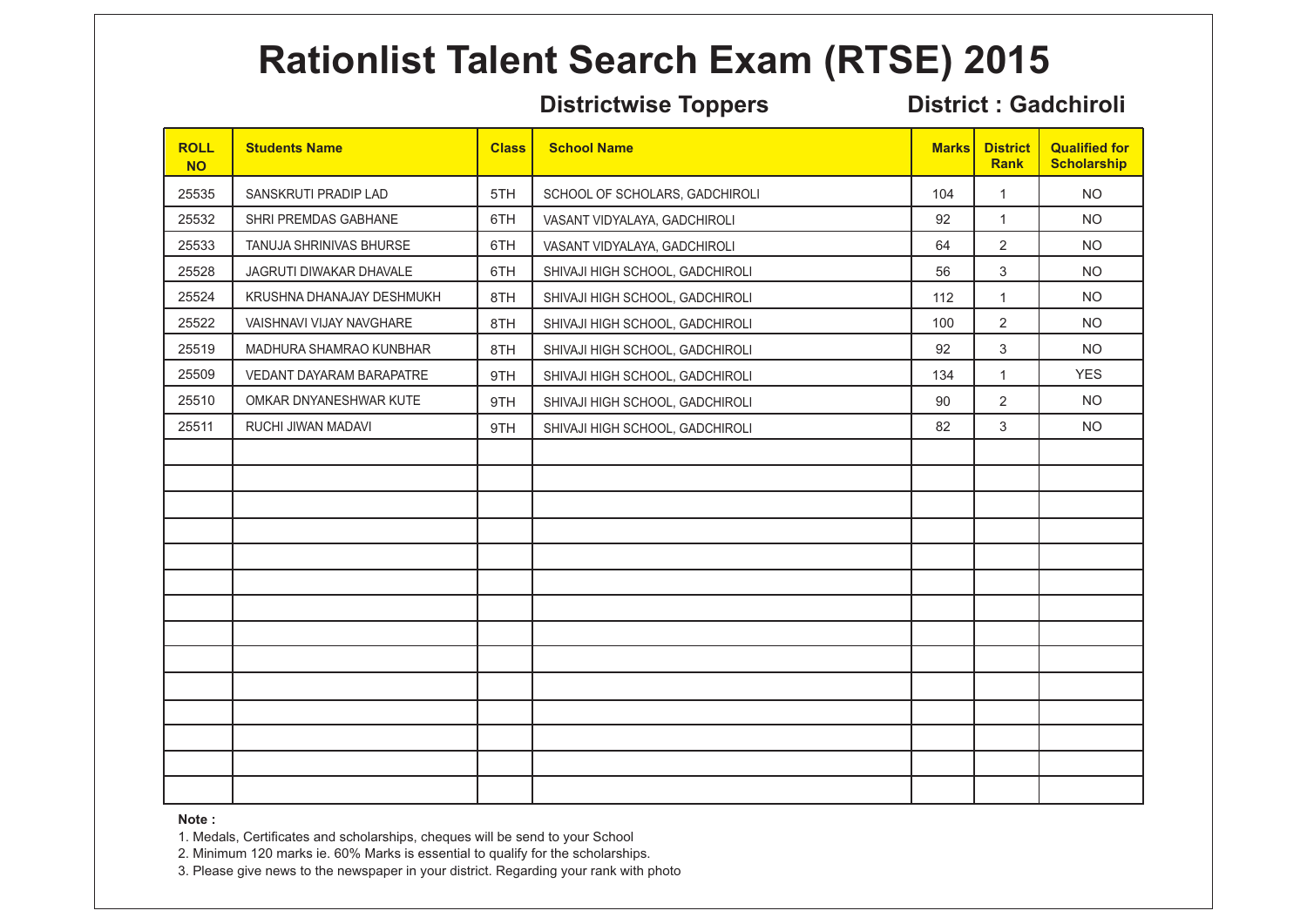### **Districtwise Toppers District : Gondia**

| <b>ROLL</b><br><b>NO</b> | <b>Students Name</b>         | <b>Class</b> | <b>School Name</b>         | <b>Marks</b> | <b>District</b><br>Rank | <b>Qualified for</b><br><b>Scholarship</b> |
|--------------------------|------------------------------|--------------|----------------------------|--------------|-------------------------|--------------------------------------------|
| 18504                    | SAYALI RAJESH PATLE          | 2ND          | GURUKUL CONVENT, DANDEGAON | 76           | $\mathbf{1}$            | <b>NO</b>                                  |
| 18518                    | DIPTI GENDLAL RINAYAT        | 2ND          | GURUKUL CONVENT, DANDEGAON | 62           | $\overline{2}$          | <b>NO</b>                                  |
| 18501                    | VAISHNAVI CHANDRAKUMAR BISEN | 2ND          | GURUKUL CONVENT, DANDEGAON | 52           | $\mathfrak{S}$          |                                            |
| 18510                    | PRACHI NARENDRA THAKRE       | 3RD          | GURUKUL CONVENT, DANDEGAON | 68           | $\mathbf{1}$            | <b>NO</b>                                  |
| 18515                    | SHIKAR PAMRAJ TEMBHARE       | 3RD          | GURUKUL CONVENT, DANDEGAON | 62           | $\overline{2}$          | <b>NO</b>                                  |
| 18508                    | KANCHAN RAJESHKUMAR THAKRE   | 3RD          | GURUKUL CONVENT, DANDEGAON | 60           | $\mathbf{3}$            | <b>NO</b>                                  |
| 18523                    | SUHANI KANAHYALAL PATLE      | 4TH          | GURUKUL CONVENT, DANDEGAON | 68           | $\mathbf{1}$            | <b>NO</b>                                  |
| 18526                    | SULABH DINESH AMBULE         | 4TH          | GURUKUL CONVENT, DANDEGAON | 66           | $\overline{c}$          | <b>NO</b>                                  |
| 18530                    | KUNAL RAVISHANKAR PARDHI     | 4TH          | GURUKUL CONVENT, DANDEGAON | 62           | 3                       | <b>NO</b>                                  |
|                          |                              |              |                            |              |                         | <b>NO</b>                                  |
|                          |                              |              |                            |              |                         |                                            |
|                          |                              |              |                            |              |                         |                                            |
|                          |                              |              |                            |              |                         |                                            |
|                          |                              |              |                            |              |                         |                                            |
|                          |                              |              |                            |              |                         |                                            |
|                          |                              |              |                            |              |                         |                                            |
|                          |                              |              |                            |              |                         |                                            |
|                          |                              |              |                            |              |                         |                                            |
|                          |                              |              |                            |              |                         |                                            |
|                          |                              |              |                            |              |                         |                                            |
|                          |                              |              |                            |              |                         |                                            |
|                          |                              |              |                            |              |                         |                                            |
|                          |                              |              |                            |              |                         |                                            |
|                          |                              |              |                            |              |                         |                                            |

### **Note :**

1. Medals, Certificates and scholarships, cheques will be send to your School

2. Minimum 120 marks ie. 60% Marks is essential to qualify for the scholarships.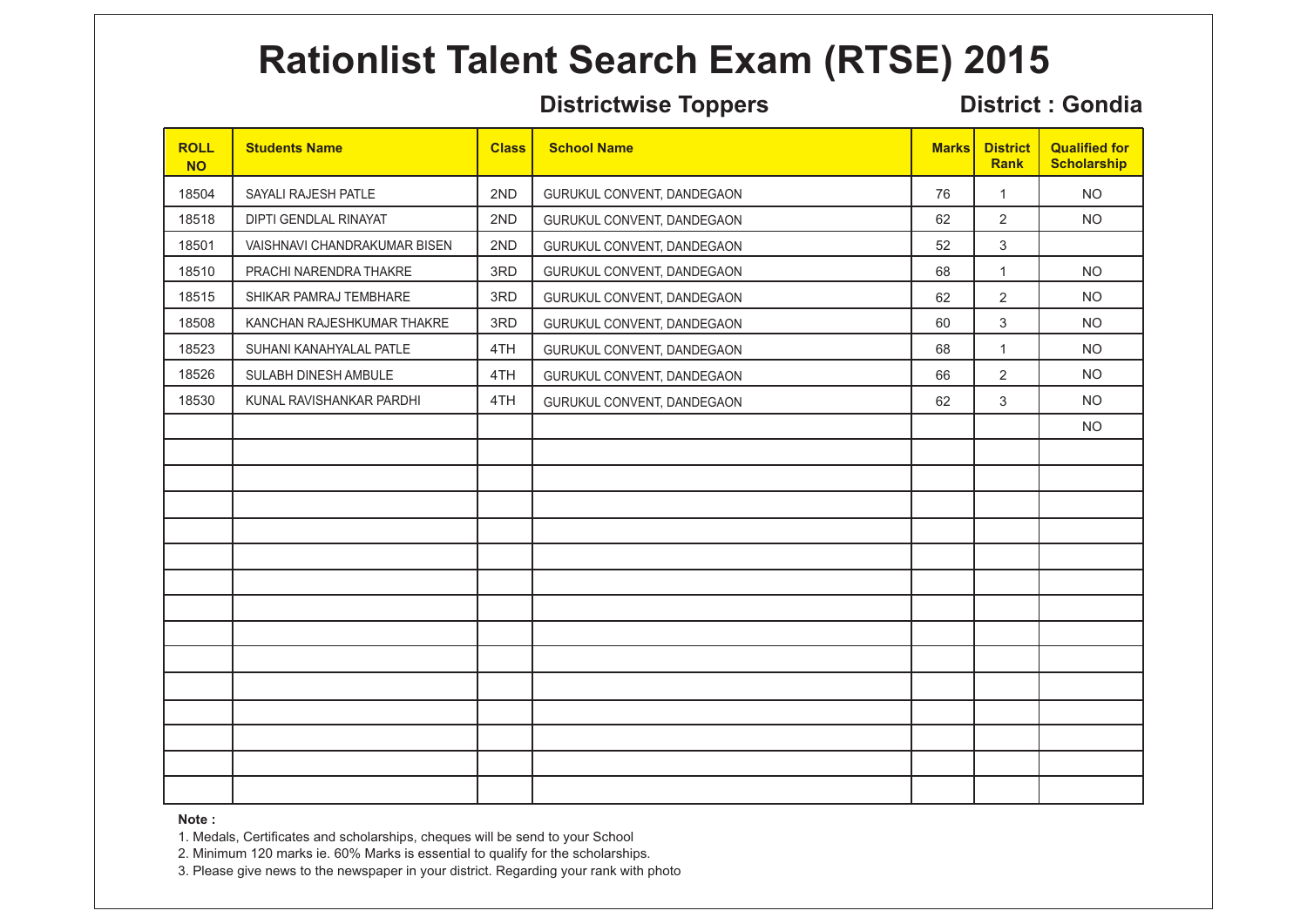### **Districtwise Toppers District : Hingoli**

| <b>ROLL</b><br><b>NO</b> | <b>Students Name</b>          | <b>Class</b> | <b>School Name</b>                                      | <b>Marks</b> | <b>District</b><br><b>Rank</b> | <b>Qualified for</b><br><b>Scholarship</b> |
|--------------------------|-------------------------------|--------------|---------------------------------------------------------|--------------|--------------------------------|--------------------------------------------|
| 5005                     | ABOLI MAHAVER KALE            | 2ND          | LATE LAXMIBAI YEWALE PRIMARY VIDYALAYA SENGAON          | 158          | $\mathbf{1}$                   | <b>YES</b>                                 |
| 5012                     | <b>GANESH LAXMAN TAMBILE</b>  | 2ND          | LATE LAXMIBAI YEWALE PRIMARY VIDYALAYA SENGAON          | 108          | 2                              | <b>NO</b>                                  |
| 5003                     | SHUBHANGE MADHAV MAGAR        | 2ND          | LATE LAXMIBAI YEWALE PRIMARY VIDYALAYA SENGAON          | 88           | 3                              | NO.                                        |
| 4530                     | <b>SURAJ GULAB SARKATE</b>    | 3RD          | Z.P.P.SCHOOL SAMGA CPS DIGRAS (K)                       | 122          | 1                              | <b>YES</b>                                 |
| 5025                     | <b>BANKAT GAJANAN FALKE</b>   | 3RD          | LATE LAXMIBAI YEWALE PRIMARY VIDYALAYA SENGAON          | 112          | 2                              | <b>NO</b>                                  |
| 4533                     | RAJKUMAR DHARAJI HARAN        | 3RD          | Z.P.P.SCHOOL SAMGA CPS DIGRAS (K)                       | 110          | 3                              | <b>NO</b>                                  |
| 5033                     | DNYNESHWARI GAJANAN GAIKWAD   | 4TH          | LATE LAXMIBAI YEWALE PRIMARY VIDYALAYA SENGAON          | 150          | 1                              | <b>YES</b>                                 |
| 4545                     | SHREYA NAMDIVA SARKATE        | 4TH          | Z.P.P.SCHOOL SAMGA CPS DIGRAS (K)                       | 128          | 2                              | <b>YES</b>                                 |
| 5039                     | ABHISHEK BHANUDAS BORKAR      | 4TH          | LATE LAXMIBAI YEWALE PRIMARY VIDYALAYA SENGAON          | 126          | 3                              | <b>YES</b>                                 |
| 5057                     | SUJAL BHAGWAN GILDA           | 5TH          | LATE LAXMIBAI YEWALE PRIMARY VIDYALAYA SENGAON          | 156          | $\mathbf{1}$                   | <b>YES</b>                                 |
| 5048                     | <b>TEJASVINI SUNIL DEPKE</b>  | 5TH          | LATE LAXMIBAI YEWALE PRIMARY VIDYALAYA SENGAON          | 146          | 2                              | <b>YES</b>                                 |
| 5049                     | DIPALI SHANKAR GITE           | 5TH          | LATE LAXMIBAI YEWALE PRIMARY VIDYALAYA SENGAON          | 144          | 3                              | <b>YES</b>                                 |
| 5075                     | PAWAN BABANRAO GHEWADE        | 6TH          | LATE LAXMIBAI YEWALE PRIMARY VIDYALAYA SENGAON          | 96           | $\mathbf{1}$                   | <b>NO</b>                                  |
| 5082                     | <b>GAJANAN KUNDALIK KADAM</b> | 6TH          | LATE LAXMIBAI YEWALE PRIMARY VIDYALAYA SENGAON          | 92           | $\overline{2}$                 | <b>NO</b>                                  |
| 5073                     | <b>GAJANAN BHAGWAN GETE</b>   | 6TH          | LATE LAXMIBAI YEWALE PRIMARY VIDYALAYA SENGAON          | 88           | 3                              | <b>NO</b>                                  |
| 5091                     | GAJANAN DNYANBA WAMAN         | 7TH          | LATE LAXMIBAI YEWALE PRIMARY VIDYALAYA SENGAON          | 114          | 1                              | <b>NO</b>                                  |
| 5092                     | KARAN SAHEBRAO WATHORE        | 7TH          | LATE LAXMIBAI YEWALE PRIMARY VIDYALAYA SENGAON          | 100          | 2                              | <b>NO</b>                                  |
| 5089                     | VAIBHAW GAJANAN YEWALE        | 7TH          | LATE LAXMIBAI YEWALE PRIMARY VIDYALAYA SENGAON          | 96           | 3                              | <b>NO</b>                                  |
| 4556                     | MANJIRI MANOJ GURUNWAD        | 8TH          | SHANTABAI MUNJAJI DARADE HIGH SCHOOL HINGOLI            | 126          | $\mathbf{1}$                   | <b>YES</b>                                 |
| 4550                     | <b>SRUSHTI HARI MUTKULE</b>   | 8TH          | SARJUDEVI BHIKULAL BHARUKA ARYA KANYA VIDYALAYA HINGOLI | 124          | 2                              | <b>YES</b>                                 |
| 4522                     | MAYUR MADHAV KARHALE          | 8TH          | MANIK MEMORIAL ARYAN SCHOOL HINGOLI                     | 120          | 3                              | <b>YES</b>                                 |
| 4513                     | <b>VIDANT SHAMRAO SARAF</b>   | 9TH          | MANIK MEMORIAL ARYAN SCHOOL HINGOLI                     | 110          | $\mathbf{1}$                   | <b>NO</b>                                  |
| 4552                     | <b>VIDYA MADHAW SHINDE</b>    | 9TH          | SARJUDEVI BHIKULAL BHARUKA ARYA KANYA VIDYALAYA HINGOLI | 102          | 2                              | <b>NO</b>                                  |
| 4521                     | <b>SUMIT SUNIL YEVALIKAR</b>  | 9TH          | MANIK MEMORIAL ARYAN SCHOOL HINGOLI                     | 100          | 3                              | <b>NO</b>                                  |

### **Note :**

1. Medals, Certificates and scholarships, cheques will be send to your School

2. Minimum 120 marks ie. 60% Marks is essential to qualify for the scholarships.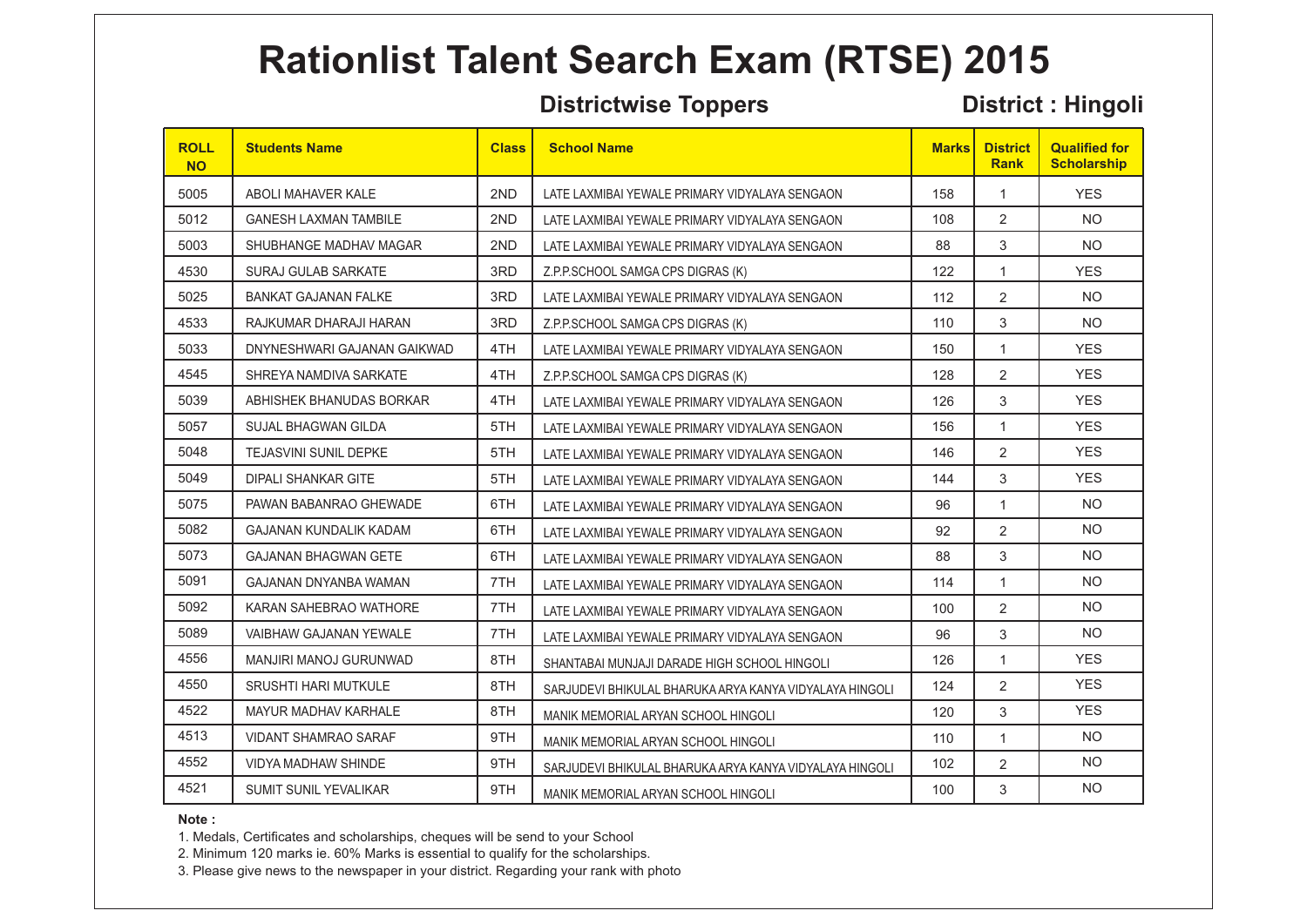### **Districtwise Toppers District : Jalgaon**

| <b>ROLL</b><br><b>NO</b> | <b>Students Name</b>        | <b>Class</b> | <b>School Name</b>       | <b>Marks</b> | <b>District</b><br><b>Rank</b> | <b>Qualified for</b><br><b>Scholarship</b> |
|--------------------------|-----------------------------|--------------|--------------------------|--------------|--------------------------------|--------------------------------------------|
| 18001                    | KULSHRI VINOD PATIL         | 2ND          | Z.P.P.KANYA SHALA, JANVE | 106          | $\mathbf{1}$                   | <b>NO</b>                                  |
| 18016                    | <b>GUNVANT DINESH PATIL</b> | 2ND          | Z.P.P. SCHOOL, BHARVAS   | 56           | $\overline{2}$                 | <b>NO</b>                                  |
| 18018                    | CHAITALI BALU BAVISKAR      | 2ND          | Z.P.P.KANYA SHALA, JANVE | 50           | $\mathbf{3}$                   | <b>NO</b>                                  |
| 18002                    | ANAGHA VASANT NERKAR        | 3RD          | Z.P.P. SCHOOL, SARBOTE   | 94           | $\mathbf{1}$                   | <b>NO</b>                                  |
| 18038                    | ROHIT GOKUL PATIL           | 3RD          | Z.P.P. SCHOOL, BHARVAS   | 74           | $\overline{2}$                 | <b>NO</b>                                  |
| 18022                    | RITUJA UMESH PATIL          | 3RD          | Z.P.P. SCHOOL, SARBOTE   | 70           | $\mathfrak{S}$                 | <b>NO</b>                                  |
| 18040                    | SUMIT RAMKRISHNA PATIL      | 4TH          | Z.P.P.KANYA SHALA, JANVE | 90           | $\mathbf{1}$                   | <b>NO</b>                                  |
| 18008                    | DIPALI VILAS SURYAWANSHI    | 4TH          | Z.P.P. SCHOOL, BHARVAS   | 86           | $\overline{2}$                 | <b>NO</b>                                  |
| 18024                    | RIYA DNYANESHWAR PATIL      | 4TH          |                          | 82           | $\mathbf{3}$                   | <b>NO</b>                                  |
|                          |                             |              |                          |              |                                |                                            |
|                          |                             |              |                          |              |                                |                                            |
|                          |                             |              |                          |              |                                |                                            |
|                          |                             |              |                          |              |                                |                                            |
|                          |                             |              |                          |              |                                |                                            |
|                          |                             |              |                          |              |                                |                                            |
|                          |                             |              |                          |              |                                |                                            |
|                          |                             |              |                          |              |                                |                                            |
|                          |                             |              |                          |              |                                |                                            |
|                          |                             |              |                          |              |                                |                                            |
|                          |                             |              |                          |              |                                |                                            |
|                          |                             |              |                          |              |                                |                                            |
|                          |                             |              |                          |              |                                |                                            |
|                          |                             |              |                          |              |                                |                                            |
|                          |                             |              |                          |              |                                |                                            |

### **Note :**

1. Medals, Certificates and scholarships, cheques will be send to your School

2. Minimum 120 marks ie. 60% Marks is essential to qualify for the scholarships.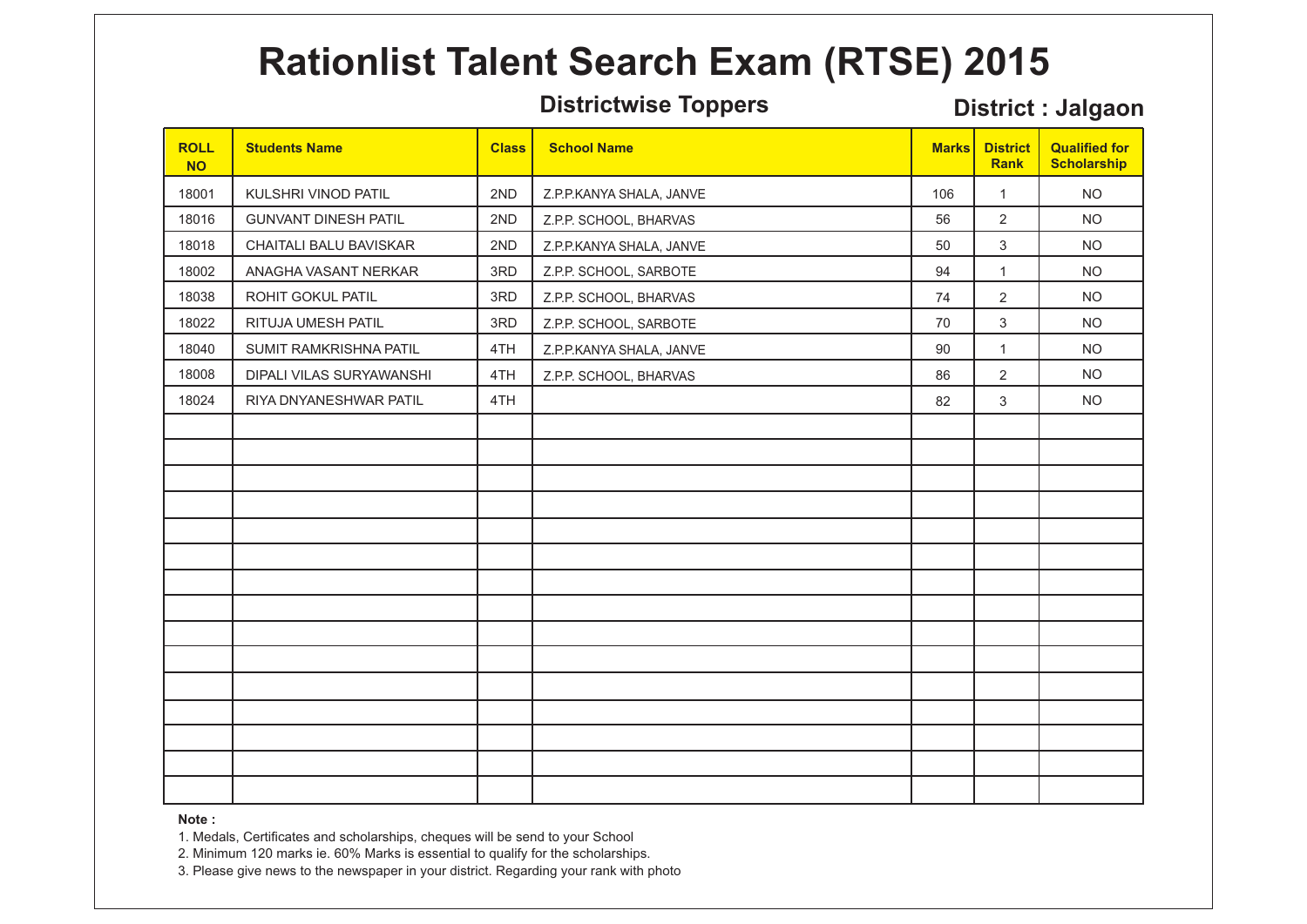**Districtwise Toppers District : Jalna** 

| <b>ROLL</b><br><b>NO</b> | <b>Students Name</b>         | <b>Class</b> | <b>School Name</b>                             | <b>Marks</b> | <b>District</b><br><b>Rank</b> | <b>Qualified for</b><br><b>Scholarship</b> |
|--------------------------|------------------------------|--------------|------------------------------------------------|--------------|--------------------------------|--------------------------------------------|
| 6579                     | ABHISHEK ARJUN AARDAD        | 2ND          | ZPP SCHOOL GUNJ BU. TQ.GHANSAWANGI DIST. JALNA | 154          | 1                              | <b>YES</b>                                 |
| 44004                    | KASH BALIRAM MULE            | 2ND          | MATSYODARY VIDYALAYA, AMBAD                    | 134          | $\overline{2}$                 | <b>YES</b>                                 |
| 37546                    | <b>SUMIT SANJAY HANGE</b>    | 2ND          | RASHTRIY HINDI PRATHMIK VIDYALAYA, JALNA       | 132          | 3                              | <b>YES</b>                                 |
| 36749                    | SHRIPAD LAXMIKANT JOSHI      | 2ND          | SANSKAR PRABODHINI PRI. SCHOOL. JALNA          | 132          | 1                              | <b>YES</b>                                 |
| 6534                     | ANKITA NAMDEV SHINDE         | 3RD          | Z.P.P. SCHOOL, SHRIPAT DHAMANGAON              | 136          | 1                              | <b>YES</b>                                 |
| 36529                    | SHIVPRASHAD MANGESH KHARAT   | 3RD          | ANKUR BALAK MANDIR, JALNA                      | 134          | $\overline{2}$                 | <b>YES</b>                                 |
| 5740                     | AKSHARA DATTATRAY RAUTWAD    | 3RD          | Z.P.P. SCHOOL, DHOKSAL                         | 132          | 3                              | <b>YES</b>                                 |
| 5633                     | <b>MOHAN YAMAJI DEVKAR</b>   | 4TH          | ANAD PRIMARY SCHOOL, PARTUR                    | 126          | 1                              | <b>YES</b>                                 |
| 44069                    | RASHMI PRAKASH AKOLKAR       | 4TH          | MATSYODARY DNYAN MANDIR PRIMARI SCHOOL, AMBAD  | 124          | 2                              | <b>YES</b>                                 |
| 36834                    | PRAJKTA NITIN PAWAR          | 4TH          | SANSKAR PRABODHINI PRI. SCHOOL, JALNA          | 122          | 3                              | <b>YES</b>                                 |
| 5748                     | SHUDHANSHU SUDHAKAR SHENDE   | 5TH          | BRIGHT STAR ENGLISH SCHOOL, MANTHA             | 156          | $\mathbf{1}$                   | <b>YES</b>                                 |
| 36836                    | SHREYA JEEVANKUMAR SONTAKKE  | 5TH          | SANSKAR PRABODHINI PRI. SCHOOL, JALNA          | 132          | $\overline{2}$                 | <b>YES</b>                                 |
| 36860                    | DNYANESHWARI LAXMAN SHINDE   | 5TH          | S.B. HIGH SCHOOL, JALNA                        | 130          | 3                              | <b>YES</b>                                 |
| 36674                    | YASH UDYAN PARITKAR          | 6TH          | S.B. HIGH SCHOOL, JALNA                        | 150          | $\mathbf{1}$                   | <b>YES</b>                                 |
| 36678                    | <b>VERANDRA EKNATH ARDAD</b> | 6TH          | S.B. HIGH SCHOOL, JALNA                        | 140          | 2                              | <b>YES</b>                                 |
| 36547                    | PRATHMESH SHIVAJI CHAUDHARI  | 6TH          | OXFORD ENGLISH HIGH SCHOOL, JALNA              | 138          | 3                              | <b>YES</b>                                 |
| 44030                    | SWAPNIL DADSAHEB GARULE      | 7TH          | MATSYODARY VIDYALAYA, AMBAD                    | 166          | $\mathbf{1}$                   | <b>YES</b>                                 |
| 37765                    | <b>JEET UMESH SHAH</b>       | 7TH          | ST. MARYS HIGH SCHOOL, JALNA                   | 136          | $\overline{2}$                 | <b>YES</b>                                 |
| 5719                     | AJINKAY EKNATH KADAM         | 7TH          | ANAD PRIMARY SCHOOL, PARTUR                    | 134          | 3                              | <b>YES</b>                                 |
| 37594                    | DIVYA RAJENDRA GAJARE        | 8TH          | SHRI S.M. JAIN HIGH SCHOOL, JALNA              | 128          | $\mathbf{1}$                   | <b>YES</b>                                 |
| 36659                    | PRANALI VIJAY PAWAR          | 8TH          | S.B. HIGH SCHOOL, JALNA                        | 126          | 2                              | <b>YES</b>                                 |
| 36517                    | SHITAL MANIKRAO GHATAL       | 8TH          | KIDS CAMBRIDGE SCHOOL, JALNA                   | 120          | 3                              | <b>YES</b>                                 |
| 36900                    | RAHUL RAJESH KHANDEBHARAD    | 9TH          | RYAN INTERNATIONAL SCHOOL, JALNA               | 134          | $\mathbf{1}$                   | <b>YES</b>                                 |
| 37512                    | SHUBHAM NARAYAN RATHOD       | 9TH          | SHANTI NIKETAN VIDYAMANDIR, JALNA              | 132          | $\overline{2}$                 | <b>YES</b>                                 |
| 36921                    | VIKRANT ANIRUDHA PAWSE       | 9TH          | PODAR INTERNATIONAL SCHOOL, JALNA              | 130          | 3                              | <b>YES</b>                                 |

**Note :** 

1. Medals, Certificates and scholarships, cheques will be send to your School

2. Minimum 120 marks ie. 60% Marks is essential to qualify for the scholarships.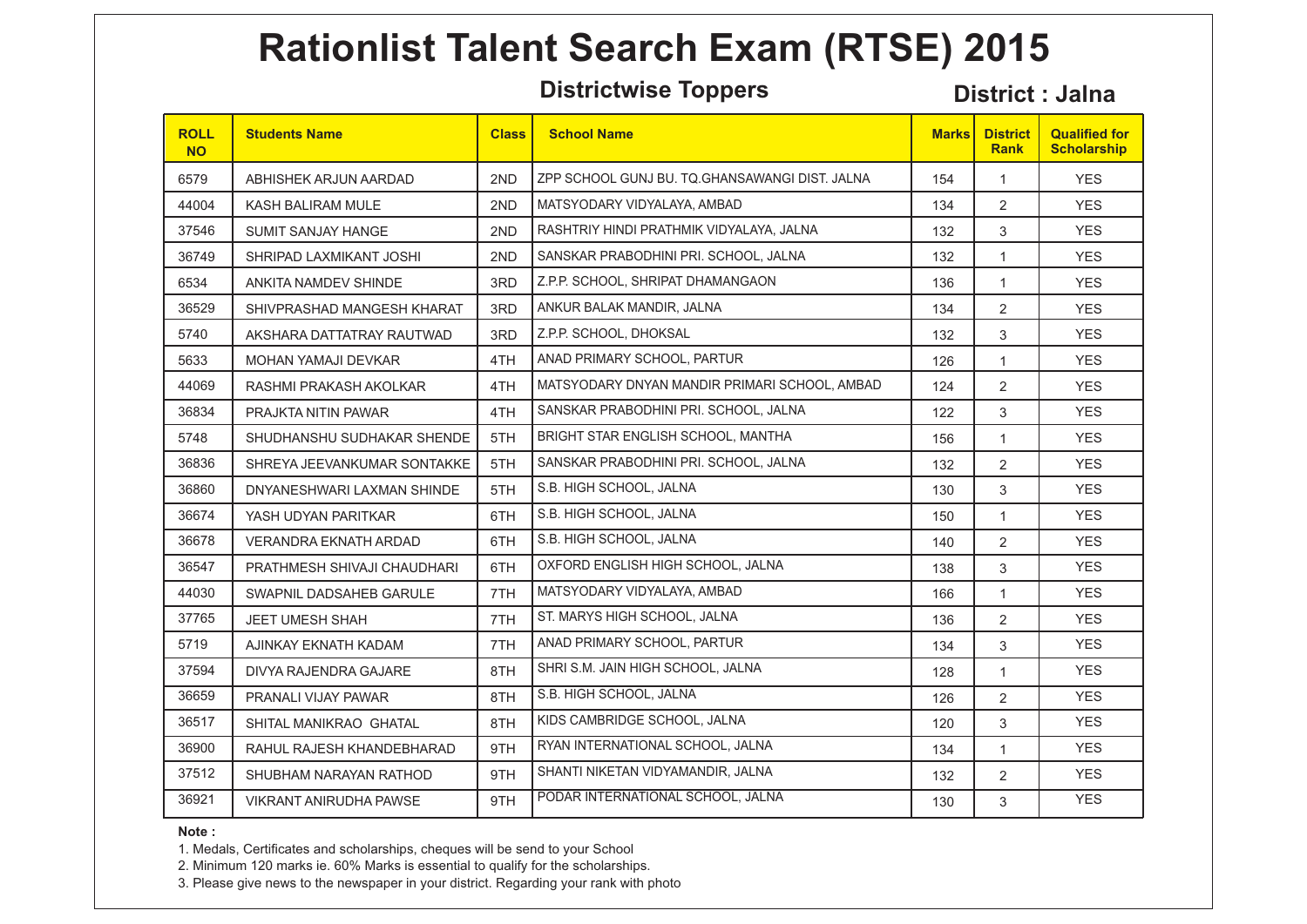**Districtwise Toppers District : Latur** 

| <b>ROLL</b><br><b>NO</b> | <b>Students Name</b>                | <b>Class</b> | <b>School Name</b>                             | <b>Marks</b> | <b>District</b><br><b>Rank</b> | <b>Qualified for</b><br><b>Scholarship</b> |
|--------------------------|-------------------------------------|--------------|------------------------------------------------|--------------|--------------------------------|--------------------------------------------|
| 3113                     | SHARYU DNYANESHWAR HANGARGE         | 2ND          | SARSWATI ENGLISH VIDYALAYA, DEGLUR             | 154          | $\mathbf{1}$                   | <b>YES</b>                                 |
| 3001                     | BRAMHANAND BALAJI SUGAVE            | 2ND          | LOKMANYA PRATHAMIK VIDYALAYA, CHAKUR           | 150          | $\overline{2}$                 | <b>YES</b>                                 |
| 41034                    | ABHIJIT PUNDLIK HAWALDAR            | 2ND          | SHRIKISHAN SOMANI PRATHAMIK VIDYALAYA, LATUR   | 142          | 3                              | <b>YES</b>                                 |
| 29012                    | TUSHAR RAJKUMAR CHATE               | 3RD          | Z.P. PRASHALA, KHANDALI TA-AHAMADPUR           | 134          | $\mathbf{1}$                   | <b>YES</b>                                 |
| 28133                    | AMIT VITTHALRAO SANGVIKAR           | 3RD          | YASHVANT VIDYALAYA, AHAMADPUR                  | 128          | 3                              | <b>YES</b>                                 |
| 28134                    | <b>GAJANAN BAPURAO INGEWAD</b>      | 3RD          | YASHVANT VIDYALAYA, AHAMADPUR                  | 128          | 3                              | <b>YES</b>                                 |
| 3002                     | SANKET VIRBHADRA BAGVE              | 3RD          | PRAKASH SHETTE ENGLISH PUBLIC SCHOOL, NALEGAON | 132          | $\overline{2}$                 | <b>YES</b>                                 |
| 28099                    | <b>TANUJA SANTOSH GHOGRE</b>        | 4TH          | Z.P.P. SCHOOL, TAKALGAON TA-AHAMADPUR          | 138          | $\mathbf{1}$                   | <b>YES</b>                                 |
| 41007                    | AMRUTA SANJAY BASTAPURE REDDY       | 4TH          | SHRI GUJARATI ENGLISH SCHOOL, LATUR            | 134          | 2                              | <b>YES</b>                                 |
| 2579                     | ANJALI MILIND LANDGE                | 4TH          | TIRUPATI VIDYALAYA, PANGAON                    | 130          | 3                              | <b>YES</b>                                 |
| 15049                    | NILKANTHESHWAR CHANDRAKANT SARSEKAR | 5TH          | Z.P.P. SCHOOL, JAMBHALWADI                     | 108          | $\mathbf{1}$                   | <b>NO</b>                                  |
| 41018                    | TUSHAR SHIVSHANKAR BAN              | 5TH          | SHRI GUJARATI ENGLISH SCHOOL, LATUR            | 102          | 2                              | <b>NO</b>                                  |
| 3095                     | ADARSH MAHADEV KAMBLE               | 5TH          | SWAMI VIVEKANAND SCHOOL, CHAPOLI               | 100          | 3                              | <b>NO</b>                                  |
| 41033                    | ABHISHEK PUNDLIK HAWALDAR           | 6TH          | DESHIKENDRA VIDYALAYA, LATUR                   | 150          | $\mathbf{1}$                   | <b>YES</b>                                 |
| 29018                    | SUMIT SANJAY KARAD                  | 6TH          | Z.P. PRASHALA, KHANDALI TA-AHAMADPUR           | 128          | 2                              | <b>YES</b>                                 |
| 2514                     | PRASAD RATANLAL TOSHNIWAL           | 6TH          | TIRUPATI VIDYALAYA, PANGAON                    | 126          | 3                              | <b>YES</b>                                 |
| 28132                    | <b>GANESH VAIJNATH LOBHE</b>        | 7TH          | MAHATMA PHULE VIDYALAYA, AHAMADPUR             | 142          | $\mathbf{1}$                   | <b>YES</b>                                 |
| 3054                     | PRATIK MAHADEV BOLEGAVE             | 7TH          | KAI. NARSINGRAO CHAVHAN VIDYALAYA, NALEGAON    | 136          | 2                              | <b>YES</b>                                 |
| 29034                    | <b>TRUPTI RAJKUMAR CHATE</b>        | 7TH          | Z.P. PRASHALA, KHANDALI TA-AHAMADPUR           | 134          | 3                              | <b>YES</b>                                 |
| 41035                    | SHIVANI RAMBHAU SURYAWANSHI         | 7TH          | DESHIKENDRA VIDYALAYA, LATUR                   | 134          | 3                              | <b>YES</b>                                 |
| 3116                     | VIRAJ RAMRAO JADHAN                 | 8TH          | VIDYAVARDHINI HIGH SCHOOL, UDGIR               | 158          | $\mathbf{1}$                   | <b>YES</b>                                 |
| 41026                    | AMIT GANGADHAR SWAMI                | 8TH          | DESHIKENDRA VIDYALAYA, LATUR                   | 132          | 2                              | <b>YES</b>                                 |
| 28129                    | <b>GANESH SANJAY WADOKAR</b>        | 8TH          | YASHVANT VIDYALAYA, AHAMADPUR                  | 120          | 3                              | <b>YES</b>                                 |
| 29054                    | VAIBHAV VINAYAK DARADE              | 9TH          | Z.P. PRASHALA, KHANDALI TA-AHAMADPUR           | 128          | $\mathbf{1}$                   | <b>YES</b>                                 |
| 2560                     | DATTA SATISH KULKARNI               | 9TH          | TIRUPATI VIDYALAYA, PANGAON                    | 126          | $\overline{2}$                 | <b>YES</b>                                 |
| 3036                     | HARSHITA PANDURANG TANDALE          | 9TH          | ANANT TULJARAM NAIK VIDYALAYA, NALEGAON        | 124          | 3                              | <b>YES</b>                                 |

**Note :** 

1. Medals, Certificates and scholarships, cheques will be send to your School

2. Minimum 120 marks ie. 60% Marks is essential to qualify for the scholarships.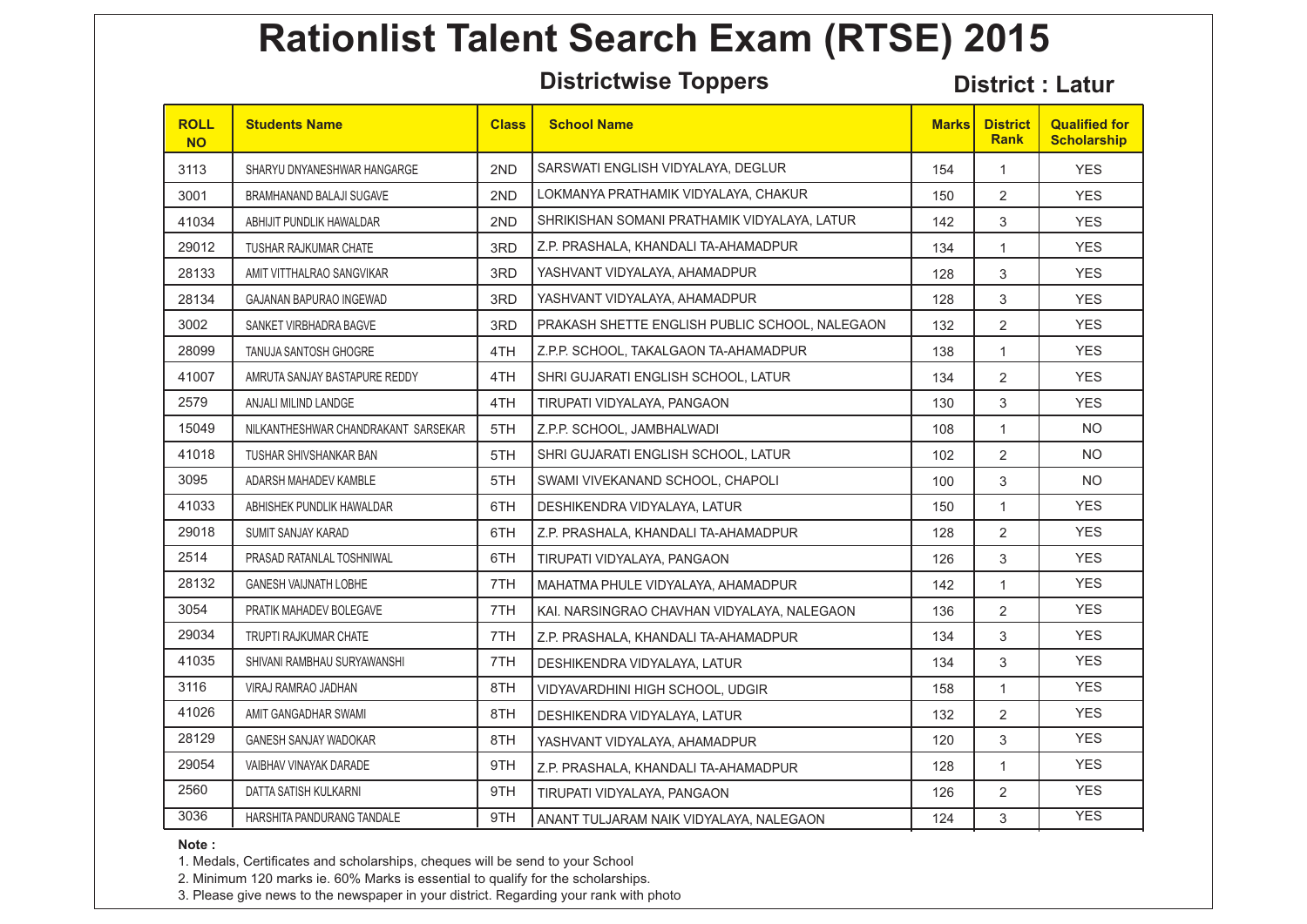**Districtwise Toppers District : Nagpur**

| <b>ROLL</b><br><b>NO</b> | <b>Students Name</b>         | <b>Class</b> | <b>School Name</b>                                  | <b>Marks</b> | <b>District</b><br><b>Rank</b> | <b>Qualified for</b><br><b>Scholarship</b> |
|--------------------------|------------------------------|--------------|-----------------------------------------------------|--------------|--------------------------------|--------------------------------------------|
| 13525                    | <b>ESHWARI AJAY KHOPE</b>    | 2ND          | BHARTIYA DNYANPEETH PRIMARY SCHOOL, NAGPUR          | 170          | $\mathbf{1}$                   | <b>YES</b>                                 |
| 13522                    | VEDIKA PRASHANT GURAO        | 2ND          | BHARTIYA DNYANPEETH PRIMARY SCHOOL, NAGPUR          | 168          | $\overline{2}$                 | <b>YES</b>                                 |
| 13521                    | DHANASHRI RAVINDRA BHILWAR   | 2ND          | BHARTIYA DNYANPEETH PRIMARY SCHOOL, NAGPUR          | 166          | 3                              | <b>YES</b>                                 |
| 13563                    | AASHTA PRASHANT WAKODE       | 3RD          | BHARTIYA DNYANPEETH PRIMARY SCHOOL, NAGPUR          | 146          | $\mathbf{1}$                   | <b>YES</b>                                 |
| 13024                    | RANJEET PRAMOD WANKHEDE      | 3RD          | NEW DAIMOND ENGLISG SCHOOL, DEULAMETI, NAGPUR       | 144          | 2                              | <b>YES</b>                                 |
| 13561                    | SHRAVANI SURENDRA WAGH       | 3RD          | BHARTIYA DNYANPEETH PRIMARY SCHOOL, NAGPUR          | 142          | 3                              | <b>YES</b>                                 |
| 20506                    | <b>GUNWANT JAYRAM SAHARE</b> | 4TH          | SCINTIFIC CONVENT & ENGLISH MEDIUM SCHOOL, BHIWAPUR | 140          | $\mathbf{1}$                   | <b>YES</b>                                 |
| 13593                    | SAMIKSHA SOPAN BHARAMBE      | 4TH          | BHARTIYA DNYANPEETH PRIMARY SCHOOL, NAGPUR          | 138          | 2                              | <b>YES</b>                                 |
| 13599                    | RUSHIKA GOPICHAND NATKAR     | 4TH          | BHARTIYA DNYANPEETH PRIMARY SCHOOL, NAGPUR          | 136          | 3                              | <b>YES</b>                                 |
| 20509                    | SANJANA RAMU LOKHANDE        | 5TH          | SCINTIFIC CONVENT & ENGLISH MEDIUM SCHOOL, BHIWAPUR | 106          | $\mathbf{1}$                   | <b>NO</b>                                  |
| 20508                    | MEGHA HARICHANDRA SAHARE     | 5TH          | SCINTIFIC CONVENT & ENGLISH MEDIUM SCHOOL, BHIWAPUR | 102          | 2                              | <b>NO</b>                                  |
| 14084                    | SAMRUDDHI MOHAN JADHAV       | 5TH          | PROVIDANCE GIRLS HIGH SCHOOL, NAGPUR                | 86           | 3                              | <b>NO</b>                                  |
| 19502                    | AYUSH SIDDHARTH BARSAGADE    | 6TH          | SWA. INDIRA GANDHI MADHYAMIK VIDYALAYA, NIMKHEDA    | 120          | $\mathbf{1}$                   | <b>YES</b>                                 |
| 19501                    | ACHAL SHRAWAN DHANDE         | 6TH          | SWA. INDIRA GANDHI MADHYAMIK VIDYALAYA, NIMKHEDA    | 110          | 2                              | <b>NO</b>                                  |
| 20513                    | RAJESHREE DADARAO RASEKAR    | 6TH          | SCINTIFIC CONVENT & ENGLISH MEDIUM SCHOOL, BHIWAPUR | 80           | 3                              | NO.                                        |
| 20514                    | YOGESH KANTARAM GUNDE        | 7TH          | SCINTIFIC CONVENT & ENGLISH MEDIUM SCHOOL, BHIWAPUR | 110          | $\mathbf{1}$                   | <b>NO</b>                                  |
| 13041                    | SWARALI GAJANAN THAKRE       | 7TH          | VIDYA SADHANA CONVEVT & HIGH SCHOOL, NAGPUR         | 88           | 2                              | <b>NO</b>                                  |
| 14013                    | ROHNI UMESH HARWANI          | 8TH          | DAYANAND ARYA KANYA VIDYALAYA, JARIPATKA, NAGPUR    | 132          | $\mathbf{1}$                   | <b>YES</b>                                 |
| 19504                    | PRAGATI DILIP BANSODE        | 8TH          | SWA. INDIRA GANDHI MADHYAMIK VIDYALAYA, NIMKHEDA    | 130          | $\overline{2}$                 | <b>YES</b>                                 |
| 20516                    | VISHAKA DADARAO RASEKAR      | 8TH          | SCINTIFIC CONVENT & ENGLISH MEDIUM SCHOOL, BHIWAPUR | 126          | 3                              | <b>YES</b>                                 |
| 19507                    | RUCHIKA JAGDISH AHIRKAR      | 9TH          | SWA. INDIRA GANDHI MADHYAMIK VIDYALAYA, NIMKHEDA    | 158          | $\mathbf{1}$                   | <b>YES</b>                                 |
| 20518                    | SUMIT VIJAY BHOYAR           | 9TH          | SCINTIFIC CONVENT & ENGLISH MEDIUM SCHOOL, BHIWAPUR | 132          | 2                              | <b>YES</b>                                 |
| 14038                    | LAMAY MANICKAM KRISHNAN      | 9TH          | DAYANAND ARYA KANYA VIDYALAYA, JARIPATKA, NAGPUR    | 130          | 3                              | <b>YES</b>                                 |
|                          |                              |              |                                                     |              |                                |                                            |
|                          |                              |              |                                                     |              |                                |                                            |
|                          |                              |              |                                                     |              |                                |                                            |

**Note :** 

1. Medals, Certificates and scholarships, cheques will be send to your School

2. Minimum 120 marks ie. 60% Marks is essential to qualify for the scholarships.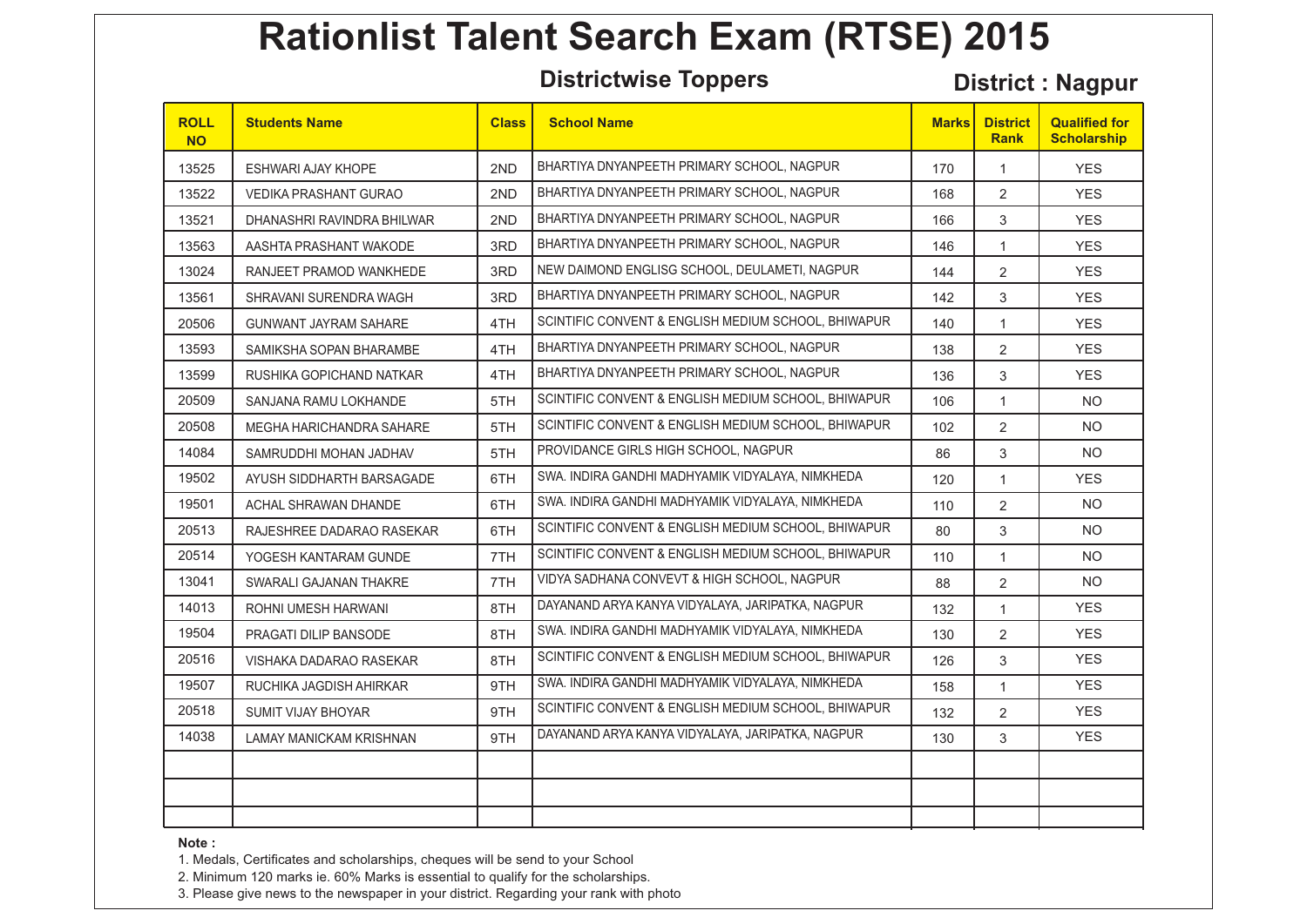**Districtwise Toppers District : Nanded** 

| <b>ROLL</b><br><b>NO</b> | <b>Students Name</b>           | <b>Class</b> | <b>School Name</b>                | <b>Marks</b> | <b>District</b><br><b>Rank</b> | <b>Qualified for</b><br><b>Scholarship</b> |
|--------------------------|--------------------------------|--------------|-----------------------------------|--------------|--------------------------------|--------------------------------------------|
| 35505                    | ROHINI RAJESHWAR THEEGALE      | 3RD          | Z.P.P. KANYA SCHOOL, NAIGAON(KH)  | 126          | $\mathbf{1}$                   | <b>YES</b>                                 |
| 35504                    | SHWETA BASAVANTRAO PADMPLLE    | 4TH          | Z.P.P. KANYA SCHOOL, NAIGAON(KH)  | 150          | $\mathbf{1}$                   | <b>YES</b>                                 |
| 20001                    | PRAJAKTA AMOL LUNGARE          | 6TH          | SHRI SHIVAJI HIGH SCHOOL, KANDHAR | 90           | $\mathbf{1}$                   | NO.                                        |
| 20004                    | PIYUSH PRABHAKAR PAWAR         | 6TH          | SHRI SHIVAJI HIGH SCHOOL, KANDHAR | 84           | $\overline{2}$                 | <b>NO</b>                                  |
| 20003                    | SUMEDH SURYAKANT LOBANDE       | 6TH          | SHRI SHIVAJI HIGH SCHOOL, KANDHAR | 82           | 3                              | <b>NO</b>                                  |
| 20008                    | <b>VIVEK RAMESH VALASE</b>     | 7TH          | SHRI SHIVAJI HIGH SCHOOL, KANDHAR | 140          | 1                              | <b>YES</b>                                 |
| 20013                    | VITHAL ANAND LUNGARE           | 7TH          | SHRI SHIVAJI HIGH SCHOOL, KANDHAR | 118          | $\overline{2}$                 | <b>NO</b>                                  |
| 20006                    | SANKET KAILAS GARUDKAR         | 7TH          | SHRI SHIVAJI HIGH SCHOOL, KANDHAR | 112          | 3                              | <b>NO</b>                                  |
| 20015                    | SANDHYA VYANKATRAO SURYAVANSHI | 8TH          | SHRI SHIVAJI HIGH SCHOOL, KANDHAR | 122          | $\mathbf{1}$                   | <b>YES</b>                                 |
| 20024                    | AAHAD -------- QURESHI         | 8TH          | SHRI SHIVAJI HIGH SCHOOL, KANDHAR | 120          | $\overline{2}$                 | <b>YES</b>                                 |
| 35503                    | SHIVDAS IRAVANT DHANURE        | 8TH          | JANTA HIGHSCHOOL, NAIGAON(KH)     | 118          | 3                              | <b>NO</b>                                  |
| 20039                    | SWATI RATNAKAR DHARMEKAR       | 9TH          | SHRI SHIVAJI HIGH SCHOOL, KANDHAR | 96           | $\mathbf{1}$                   | NO.                                        |
| 20038                    | <b>GANESH TIRUPATI GUTTE</b>   | 9TH          | SHRI SHIVAJI HIGH SCHOOL, KANDHAR | 94           | $\overline{2}$                 | <b>NO</b>                                  |
|                          |                                |              |                                   |              |                                |                                            |
|                          |                                |              |                                   |              |                                |                                            |
|                          |                                |              |                                   |              |                                |                                            |
|                          |                                |              |                                   |              |                                |                                            |
|                          |                                |              |                                   |              |                                |                                            |
|                          |                                |              |                                   |              |                                |                                            |
|                          |                                |              |                                   |              |                                |                                            |
|                          |                                |              |                                   |              |                                |                                            |
|                          |                                |              |                                   |              |                                |                                            |
|                          |                                |              |                                   |              |                                |                                            |
|                          |                                |              |                                   |              |                                |                                            |
|                          |                                |              |                                   |              |                                |                                            |
|                          |                                |              |                                   |              |                                |                                            |

**Note :** 

1. Medals, Certificates and scholarships, cheques will be send to your School

2. Minimum 120 marks ie. 60% Marks is essential to qualify for the scholarships.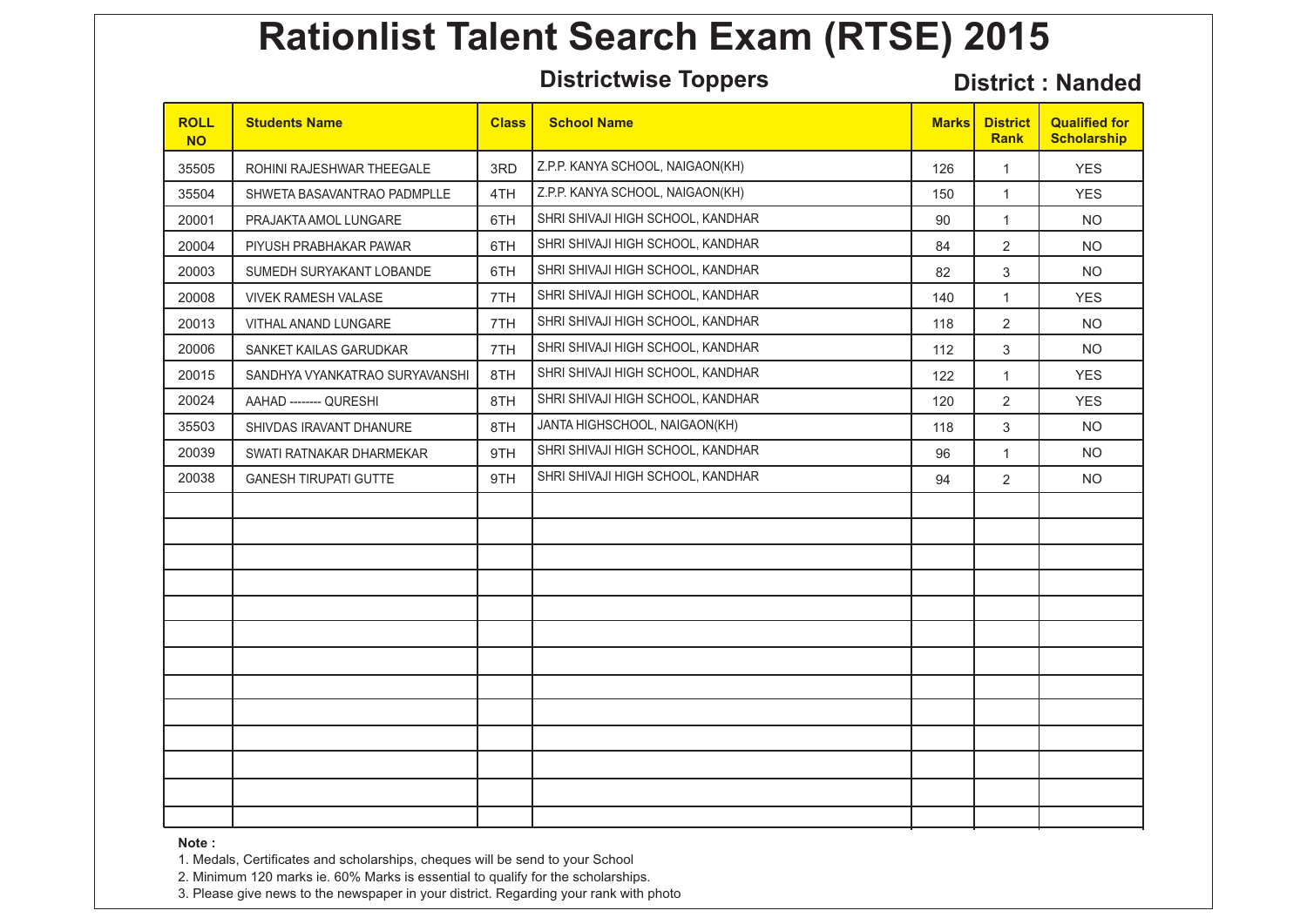**Districtwise Toppers District : Parbhani**

| <b>ROLL</b><br><b>NO</b> | <b>Students Name</b>              | <b>Class</b> | <b>School Name</b>                                | <b>Marks</b> | <b>District</b><br><b>Rank</b> | <b>Qualified for</b><br><b>Scholarship</b> |
|--------------------------|-----------------------------------|--------------|---------------------------------------------------|--------------|--------------------------------|--------------------------------------------|
| 12023                    | AJINKYA RAMPRASAD DHENGALE        | 2ND          | SWAMI VIVEKANAND VIDYALAYA, SELU                  | 152          | $\mathbf{1}$                   | <b>YES</b>                                 |
| 40507                    | RAJJAT RAVINDRA REDGE             | 2ND          | MAHATMA GANDHI VIDYALAYA, PALAM                   | 146          | 2                              | <b>YES</b>                                 |
| 12535                    | <b>MAHESH SHIVAJI SHIRANE</b>     | 2ND          | DNYANSADHANA PRATISHTAN PUBLIK SCHOOL, DHARMAPURI | 144          | $\mathfrak{S}$                 | <b>YES</b>                                 |
| 12501                    | ADITYA MAROTI NAVATAKKE           | 3RD          | GANDHI VIDYALAYA, PARBHANI                        | 150          | $\mathbf{1}$                   | <b>YES</b>                                 |
| 40515                    | <b>MANIK DEVANAND SINGARE</b>     | 3RD          | MAHATMA GANDHI VIDYALAYA, PALAM                   | 132          | 2                              | <b>YES</b>                                 |
| 19005                    | <b>GAYTRI TUKARAM BOBADE</b>      | 3RD          | AADARSH GAJANAN PRIMARY SCHOOL, GANGAKHED         | 126          | $\mathfrak{S}$                 | <b>YES</b>                                 |
| 12035                    | ADITYA NARAYAN KHARAT             | 4TH          | NUTAN VIDYALAYA, SELU                             | 146          | $\mathbf{1}$                   | <b>YES</b>                                 |
| 10619                    | SANKET SANJAY MUNDADA             | 4TH          | Z.P.C.P. SCHOOL, MANWAT                           | 130          | $\overline{2}$                 | <b>YES</b>                                 |
| 38677                    | <b>MAYUR BHAGWAT DUKRE</b>        | 4TH          | RAYAT SEVA ENGLISH SCHOOL, PATHRI                 | 126          | 3                              | <b>YES</b>                                 |
| 19021                    | PRITHVIRAJ CHANDRAKANT SOLANKE    | 5TH          | AKSHARNANDAN BALAK MANDIR, GANGAKHED              | 144          | $\mathbf{1}$                   | <b>YES</b>                                 |
| 12708                    | TEJAS KALYAN KADAM                | 5TH          | GANDHI VIDYALAYA, PARBHANI                        | 130          | 2                              | <b>YES</b>                                 |
| 38737                    | KRUSHNA RAJEBHAO HARKAL           | 5TH          | Z.P.P. SCHOOL, RENAKHALI                          | 128          | 3                              | <b>YES</b>                                 |
| 12732                    | SANDIP NAMDEVRAO KADAM            | 6TH          | GANDHI VIDYALAYA, PARBHANI                        | 150          | $\mathbf{1}$                   | <b>YES</b>                                 |
| 10655                    | BHAKTI BHAGVAT POKALE             | 6TH          | KIDS KINGDAM, MANWAT                              | 146          | $\overline{2}$                 | <b>YES</b>                                 |
| 38625                    | VAISHNAVI VAIJNATH TAIDE          | 6TH          | Z.P.P. SCHOOL, WADI                               | 138          | 3                              | <b>YES</b>                                 |
| 10673                    | <b>GAURI CHATRAPATI MULE</b>      | 7TH          | Z.P.P. SCHOOL, IRLAD                              | 150          | $\mathbf{1}$                   | <b>YES</b>                                 |
| 12066                    | RACHANA RAMRAO GAIKWAD            | 7TH          | SWAMI VIVEKANAND VIDYALAYA, SELU                  | 148          | 2                              | <b>YES</b>                                 |
| 19045                    | VASUDHA VINAYAK DIDSHERE          | 7TH          | SHRI SARASWATI VIDYALAYA, GANGAKHED               | 130          | 3                              | <b>YES</b>                                 |
| 12704                    | <b>GUNJAN MADHUKAR KURTADIKAR</b> | 8TH          | GANDHI VIDYALAYA, PARBHANI                        | 148          | $\mathbf{1}$                   | <b>YES</b>                                 |
| 38736                    | SHRISAI GOVIND MANE               | 8TH          | MODEL ENGLISH SCHOOL, PATHRI                      | 140          | 2                              | <b>YES</b>                                 |
| 10722                    | PREM SANTOSH GILDA                | 8TH          | S.S.K. VIDYALAYA, MANVAT                          | 136          | 3                              | <b>YES</b>                                 |
| 12109                    | ANIKET NARAYANRAO KHARAT          | 9TH          | NUTAN VIDYALAYA, SELU                             | 130          | $\mathbf{1}$                   | <b>YES</b>                                 |
| 12037                    | MAHARUDRA PRAKASH KAPASE          | 9TH          | Z.P.P. SCHOOL, GUGALI DHAMANGAON                  | 128          | 2                              | <b>YES</b>                                 |
| 10734                    | MITHILESH MUKESH RATHOD           | 9TH          | J.N. VIDYALAYA, BALSA                             | 122          | 3                              | <b>YES</b>                                 |
|                          |                                   |              |                                                   |              |                                |                                            |
|                          |                                   |              |                                                   |              |                                |                                            |

**Note :** 

1. Medals, Certificates and scholarships, cheques will be send to your School

2. Minimum 120 marks ie. 60% Marks is essential to qualify for the scholarships.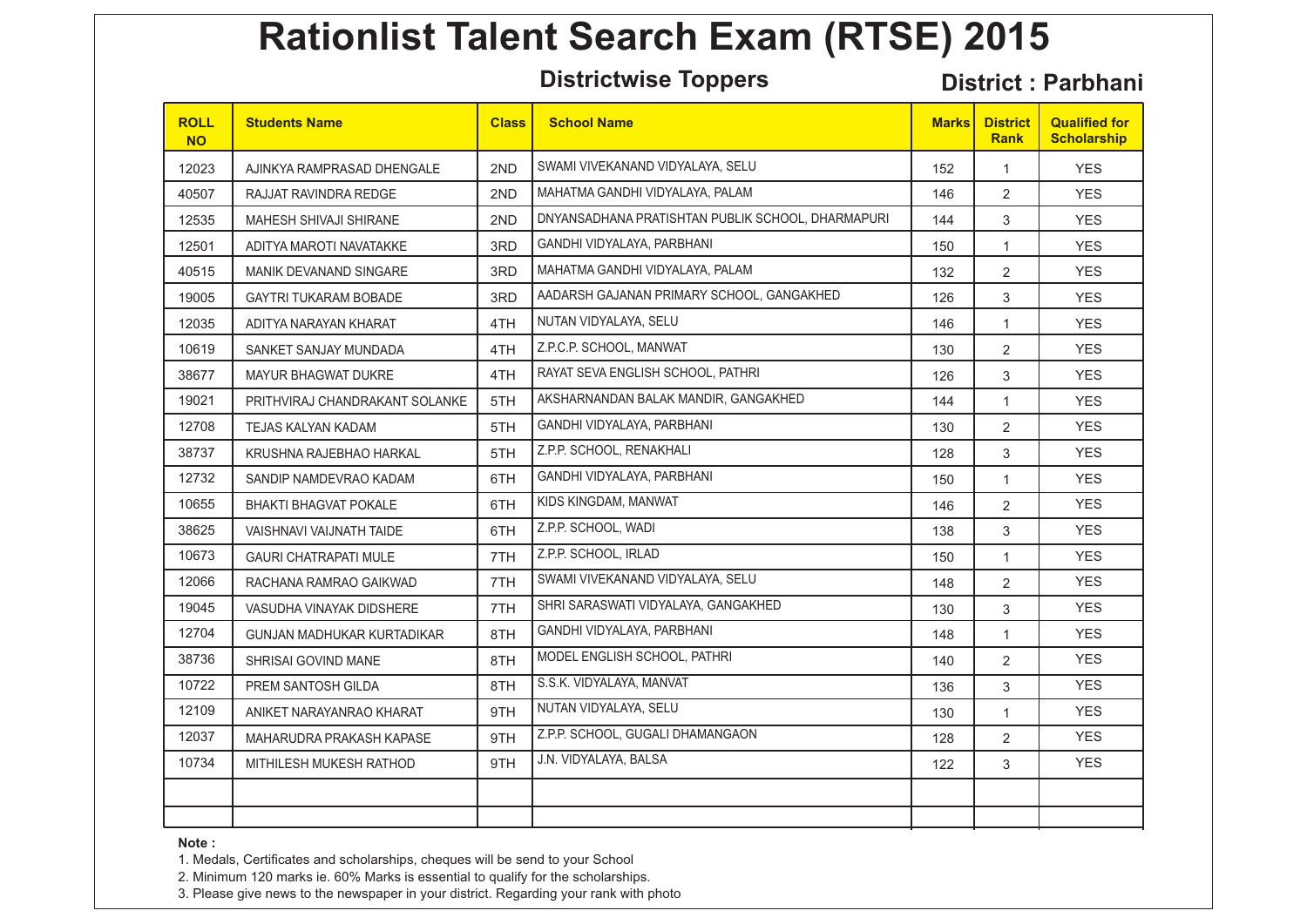**Districtwise Toppers District : Pune**

| <b>ROLL</b><br><b>NO</b> | <b>Students Name</b>            | <b>Class</b> | <b>School Name</b>                                 | <b>Marks</b> | <b>District</b><br><b>Rank</b> | <b>Qualified for</b><br><b>Scholarship</b> |
|--------------------------|---------------------------------|--------------|----------------------------------------------------|--------------|--------------------------------|--------------------------------------------|
| 30099                    | NILESH SUNIL NALAWHDE           | 2ND          | Z.P. PRIMARY SCHOOL, PIRANGUT TA-MULSHI            | 166          | $\mathbf{1}$                   | <b>YES</b>                                 |
| 30103                    | VIGHNESH DATTATRAYA LOHAR       | 2ND          | Z.P. PRIMARY SCHOOL, PIRANGUT TA-MULSHI            | 164          | $\overline{2}$                 | <b>YES</b>                                 |
| 30100                    | SWARALI AMIT KORE               | 2ND          | Z.P. PRIMARY SCHOOL, PIRANGUT TA-MULSHI            | 146          | 3                              | <b>YES</b>                                 |
| 30009                    | <b>VIRAJ SANTOSH GAWADE</b>     | 3RD          | Z.P. PRIMARY SCHOOL, MARNEWADI TA-MULSHI           | 124          | $\mathbf{1}$                   | <b>YES</b>                                 |
| 26515                    | VIRAJ VIJAYKUMAR LOKHANDE       | 3RD          | Z.P.P. SCHOOL, WADGAON RASAI, TQ-SHIRUR            | 122          | 2                              | <b>YES</b>                                 |
| 42003                    | YASHRAJ BALASAHEB SURVASE       | 3RD          | ABHINAV PRATHMIK VIDYAMANDIR, LONI KALBHOR         | 120          | 3                              | <b>YES</b>                                 |
| 30065                    | VIJYALAXMI VISHWANATH GAUDNAURU | 4TH          | Z.P. PRIMARY SCHOOL, PIRANGUT TA-MULSHI            | 172          | $\mathbf{1}$                   | <b>YES</b>                                 |
| 30209                    | PANKAJ BHARAT KAVTHIYA          | 4TH          | Z.P.PRAMARY SCHOOL, PIRANGUT                       | 142          | 2                              | <b>YES</b>                                 |
| 23013                    | SANIKA SUNIL PATKAR             | 4TH          | Z.P.P. SCHOOL, GHODEGAON                           | 140          | 3                              | <b>YES</b>                                 |
| 42001                    | OMKAR SANJAY RUIKAR             | 5TH          | DR. PURNDARE VIDYALAYA, LONAWALA                   | 120          | $\mathbf{1}$                   | <b>YES</b>                                 |
| 23508                    | DNYANESHWARI PRASHANT SHERKAR   | 5TH          | SHIVBHUMI VIDYALAYA, KHED-SHIVAPUR                 | 92           | 2                              | <b>NO</b>                                  |
| 42042                    | SANA ABDUL RAHEMAN SHAIKH       | 5TH          | NOBLE ENGLISH SCHOOL, PUNE                         | 90           | 3                              | NO.                                        |
| 23514                    | DHRUV GAJANAN KAWATE            | 6TH          | SHIVBHUMI VIDYALAYA, KHED-SHIVAPUR                 | 120          | $\mathbf{1}$                   | <b>YES</b>                                 |
| 23526                    | AKSHADA SUNIL RANPISE           | 6TH          | SHIVBHUMI VIDYALAYA, KHED-SHIVAPUR                 | 106          | 2                              | <b>NO</b>                                  |
| 23524                    | AISHWARYA SHRIKANT PISAL        | 6TH          | SHIVBHUMI VIDYALAYA, KHED-SHIVAPUR                 | 102          | 3                              | NO.                                        |
| 30186                    | AISHWARYA DATTATRAYA KANDHARE   | 7TH          | Z.P. PRIMARY SCHOOL, ANDESHE                       | 128          | $\mathbf{1}$                   | <b>YES</b>                                 |
| 42014                    | YASHRAJ SANJAY BHAIK            | 7TH          | MUKTANGAN ENGLISH SCHOOL & JR. COLLEGE, PUNE       | 122          | 2                              | <b>YES</b>                                 |
| 30039                    | APURVA SHRIDHAR GAIKWAD         | 7TH          | SENAPATI BAPAT MADHYAMIK VIDYALAYA, MALE TA-MULSHI | 110          | 3                              | <b>NO</b>                                  |
| 30023                    | AJINKYA DEVIDAS SHINDE          | 8TH          | MADHYAMIK VIDYALAYA BHUGAON TA-MULSHI              | 158          | $\mathbf{1}$                   | <b>YES</b>                                 |
| 23562                    | PRAJYOT PRADIP PAWAR            | 8TH          | SHIVBHUMI VIDYALAYA, KHED-SHIVAPUR                 | 120          | 2                              | <b>YES</b>                                 |
| 30187                    | <b>MAYA SANJAY KAMBLE</b>       | 8TH          | Z.P. PRIMARY SCHOOL, ANDESHE                       | 116          | 3                              | NO.                                        |
| 42002                    | ANUJA SANJAY RUIKAR             | 9TH          | DR. PURNDARE VIDYALAYA, LONAWALA                   | 128          | $\mathbf{1}$                   | <b>YES</b>                                 |
| 23604                    | VAISHNAVI BAPU TAWARE           | 9TH          | SHIVBHUMI VIDYALAYA, KHED-SHIVAPUR                 | 120          | 2                              | <b>YES</b>                                 |
| 23591                    | <b>MANASI MAHESH NIKAM</b>      | 9TH          | SHIVBHUMI VIDYALAYA, KHED-SHIVAPUR                 | 118          | 3                              | NO.                                        |
|                          |                                 |              |                                                    |              |                                |                                            |
|                          |                                 |              |                                                    |              |                                |                                            |

**Note :** 

1. Medals, Certificates and scholarships, cheques will be send to your School

2. Minimum 120 marks ie. 60% Marks is essential to qualify for the scholarships.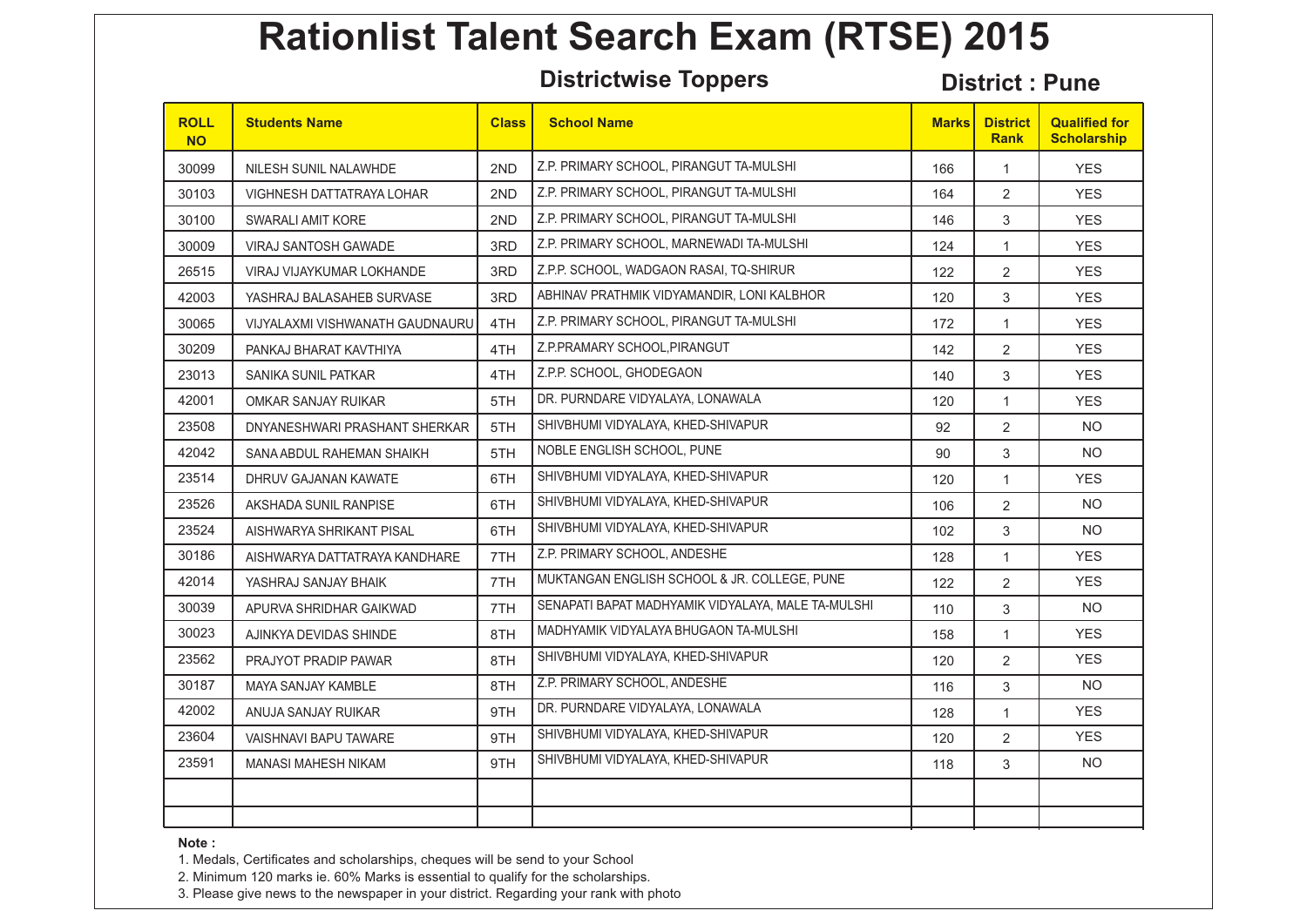**Districtwise Toppers District : Sangli**

| <b>ROLL</b><br><b>NO</b> | <b>Students Name</b>        | <b>Class</b> | <b>School Name</b>                             | <b>Marks</b> | <b>District</b><br><b>Rank</b> | <b>Qualified for</b><br><b>Scholarship</b> |
|--------------------------|-----------------------------|--------------|------------------------------------------------|--------------|--------------------------------|--------------------------------------------|
| 25052                    | SWARADA RAJU MALI           | 2ND          | BALVIDYA MANDIR, JATH                          | 152          | $\mathbf{1}$                   | <b>YES</b>                                 |
| 25051                    | SHRAVIK DILIP SOLAPURE      | 2ND          | BALVIDYA MANDIR, JATH                          | 150          | $\overline{2}$                 | <b>YES</b>                                 |
| 25072                    | PRATHMESH MURGENDRA DUGANI  | 2ND          | BALVIDYA MANDIR, JATH                          | 132          | 3                              | <b>YES</b>                                 |
| 37101                    | RAJVARDHINI -------- THORAT | 3RD          | Z.P. SCHOOL NO.2. GOTKHILLI                    | 124          | $\mathbf{1}$                   | <b>YES</b>                                 |
| 25060                    | ABDULREHMAN SAMEER UMARANI  | 3RD          | BALVIDYA MANDIR, JATH                          | 106          | $\overline{2}$                 | <b>NO</b>                                  |
| 25029                    | SAKSHI RAVSAHEB KOLEKAR     | 3RD          | LALIPUT CONVENT SCHOOL, DAFALPUR, TA-JATH      | 96           | 3                              | <b>NO</b>                                  |
| 25053                    | SNEHA ASHOK MOGLI           | 4TH          | BALVIDYA MANDIR, JATH                          | 128          | $\mathbf{1}$                   | <b>YES</b>                                 |
| 37028                    | SHREENATH RAJAN PATIL       | 4TH          | DR. V.S. NERLEKAR PRATHMIK VIDYALAYA, ISLAMPUR | 126          | $\overline{2}$                 | YES.                                       |
| 37027                    | SIDDHARTH SUHAS PATIL       | 4TH          | VYANKTESHWARA PUBLIC SCHOOL, PETHNAKA          | 118          | 3                              | <b>NO</b>                                  |
| 25006                    | SARANG MANOHAR JADHAV       | 5TH          | Z.P. PRIMARY SCHOOL, VALSANG, TA-JATH          | 136          | $\mathbf{1}$                   | <b>YES</b>                                 |
| 25001                    | ABHIJIT AGATRAO PAWAR       | 5TH          | Z.P. PRIMARY SCHOOL. NIGADI KHURD TA-JATH      | 134          | $\overline{2}$                 | YES.                                       |
| 37043                    | SHRUTI UMESH JADHAV         | 5TH          | VIDYANIKETAN ENGLISH MEDIUM SCHOOL, SAKHRALE   | 106          | 3                              | <b>NO</b>                                  |
| 37105                    | SHRUTI KIRAN PATIL          | 6TH          | KAMLABAI RAMNAME KANYA VIDYALAYA, ISLAMPUR     | 142          | $\mathbf{1}$                   | <b>YES</b>                                 |
| 41513                    | SHRADDHA BALASAHEB PATIL    | 6TH          | AARAG HIGH SCHOOL, AARAG                       | 138          | $\overline{2}$                 | <b>YES</b>                                 |
| 25015                    | SOURABH TATOBA MALI         | 6TH          | NEW ENGLISH SCHOOL, KUMBHARI, TA-JATH          | 122          | 3                              | YES.                                       |
| 41522                    | PALLAVI RAVINDRA MITHARE    | 7TH          | AARAG HIGH SCHOOL, AARAG                       | 166          | $\mathbf{1}$                   | <b>YES</b>                                 |
| 41523                    | ARATI UDAY PATIL            | 7TH          | AARAG HIGH SCHOOL, AARAG                       | 140          | $\overline{2}$                 | <b>YES</b>                                 |
| 37062                    | SAKSHI HANMANT JAMDADE      | 7TH          | ISLAMPUR HIGH SCHOOL, ISLAMPUR                 | 132          | 3                              | YES.                                       |
| 41553                    | YOGINI SHILENDRA SUGATE     | 8TH          | AARAG HIGH SCHOOL, AARAG                       | 144          | $\mathbf{1}$                   | <b>YES</b>                                 |
| 41547                    | PRATIKSHA DADASAB RASAL     | 8TH          | AARAG HIGH SCHOOL, AARAG                       | 142          | $\overline{2}$                 | <b>YES</b>                                 |
| 41546                    | SEJAL DEEPAK SHAHA          | 8TH          | AARAG HIGH SCHOOL, AARAG                       | 140          | 3                              | <b>YES</b>                                 |
| 25084                    | SARVESH SUHASH ARABATTI     | 9TH          | S. R. V. M. HIGH SCHOOL, JATH                  | 158          | $\mathbf{1}$                   | <b>YES</b>                                 |
| 41586                    | PUNAM BAPUSO MANE           | 9TH          | AARAG HIGH SCHOOL, AARAG                       | 144          | $\overline{2}$                 | <b>YES</b>                                 |
| 41595                    | ANUJA NANDKUMAR SHINDE      | 9TH          | AARAG HIGH SCHOOL, AARAG                       | 136          | 3                              | <b>YES</b>                                 |
|                          |                             |              |                                                |              |                                |                                            |
|                          |                             |              |                                                |              |                                |                                            |

**Note :** 

1. Medals, Certificates and scholarships, cheques will be send to your School

2. Minimum 120 marks ie. 60% Marks is essential to qualify for the scholarships.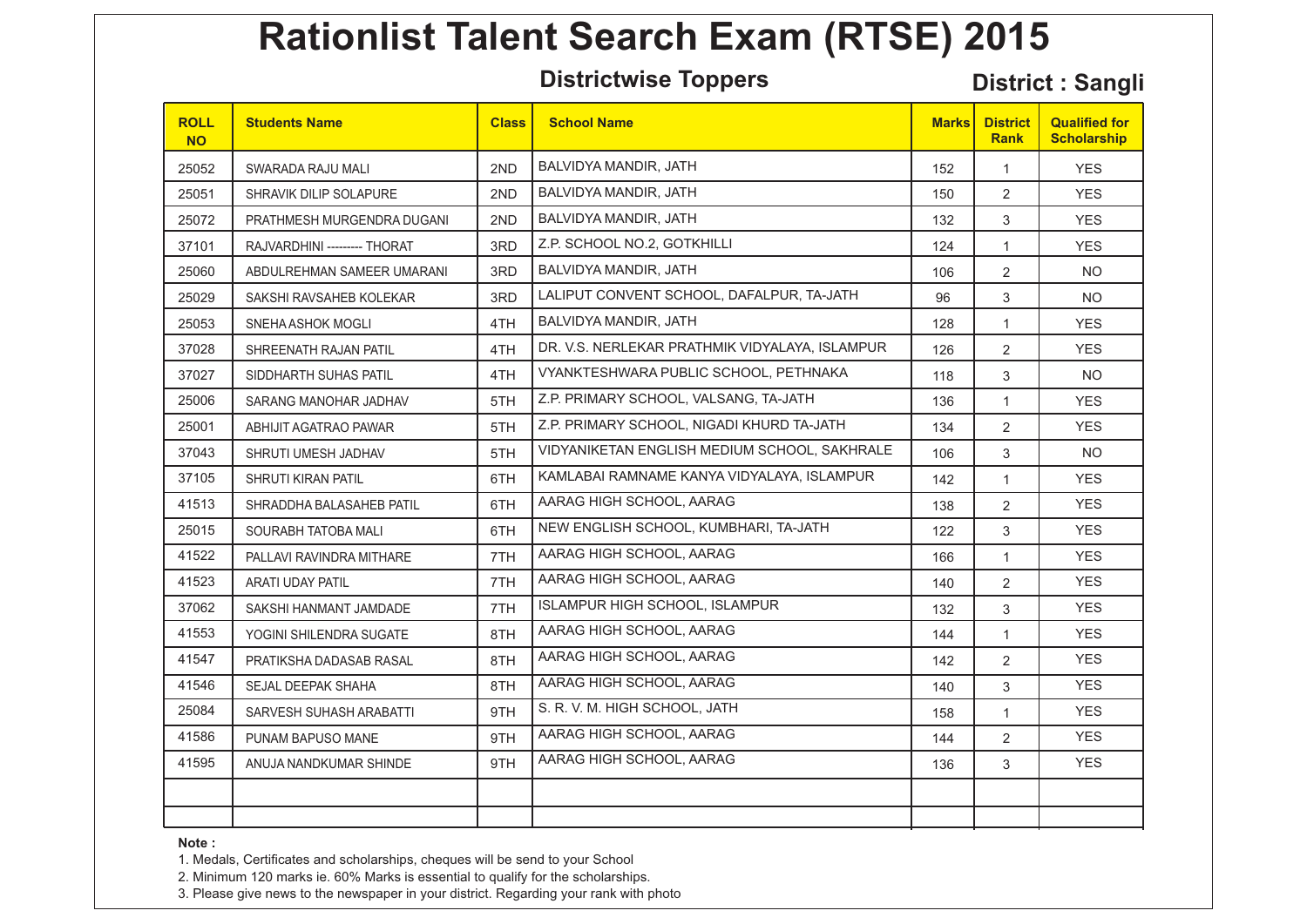**Districtwise Toppers District : Satara**

| <b>ROLL</b><br><b>NO</b> | <b>Students Name</b>      | <b>Class</b> | <b>School Name</b>                   | <b>Marks</b> | <b>District</b><br><b>Rank</b> | <b>Qualified for</b><br><b>Scholarship</b> |
|--------------------------|---------------------------|--------------|--------------------------------------|--------------|--------------------------------|--------------------------------------------|
| 36001                    | KSHIRAJA BHAVESH DHAMAL   | 2ND          | Z.P.P. SCHOOL, SAIBAI SOCITY, LONAND | 168          | 1                              | <b>YES</b>                                 |
| 36003                    | SOHAM DILIP GHODAKE       | 3RD          | Z.P.P. SCHOOL, SAIBAI SOCITY, LONAND | 118          | $\overline{2}$                 | <b>NO</b>                                  |
| 36002                    | AMRUTA TANAJI KSHIRSAGAR  | 3RD          | Z.P.P. SCHOOL, SAIBAI SOCITY, LONAND | 116          | $\mathbf{1}$                   | NO.                                        |
| 36004                    | SNEHA AJIT SHINDE         | 4TH          | Z.P.P. SCHOOL, SAIBAI SOCITY, LONAND | 106          | $\mathbf{1}$                   | <b>NO</b>                                  |
| 21508                    | AKANSHKA KISHOR PHALKE    | 6TH          | LITTLE ANGELS ENGLISH SCHOOL, LALGUN | 120          | $\mathbf{1}$                   | <b>YES</b>                                 |
| 21512                    | MUSKAN RAJUALI MULANI     | 6TH          | Z.P.P. SCHOOL, KALEDHON NO.1         | 114          | $\overline{c}$                 | <b>NO</b>                                  |
| 21509                    | PRATIK SUNIL PHALKE       | 6TH          | LITTLE ANGELS ENGLISH SCHOOL, LALGUN | 112          | 3                              | <b>NO</b>                                  |
| 21501                    | PRAJWAL DEVIDAS VEDGAVE   | 8TH          | LITTLE ANGELS ENGLISH SCHOOL, LALGUN | 102          | $\mathbf{1}$                   | N <sub>0</sub>                             |
| 21502                    | VAISHANAVI DILIP WAGH     | 8TH          | LITTLE ANGELS ENGLISH SCHOOL, LALGUN | 84           | $\overline{2}$                 | NO.                                        |
| 21503                    | VAISHNAVI GORAKH PHADTARE | 8TH          | LITTLE ANGELS ENGLISH SCHOOL, LALGUN | 82           | 3                              | NO.                                        |
|                          |                           |              |                                      |              |                                |                                            |
|                          |                           |              |                                      |              |                                |                                            |
|                          |                           |              |                                      |              |                                |                                            |
|                          |                           |              |                                      |              |                                |                                            |
|                          |                           |              |                                      |              |                                |                                            |
|                          |                           |              |                                      |              |                                |                                            |
|                          |                           |              |                                      |              |                                |                                            |
|                          |                           |              |                                      |              |                                |                                            |
|                          |                           |              |                                      |              |                                |                                            |
|                          |                           |              |                                      |              |                                |                                            |
|                          |                           |              |                                      |              |                                |                                            |
|                          |                           |              |                                      |              |                                |                                            |
|                          |                           |              |                                      |              |                                |                                            |
|                          |                           |              |                                      |              |                                |                                            |
|                          |                           |              |                                      |              |                                |                                            |
|                          |                           |              |                                      |              |                                |                                            |

**Note :** 

1. Medals, Certificates and scholarships, cheques will be send to your School

2. Minimum 120 marks ie. 60% Marks is essential to qualify for the scholarships.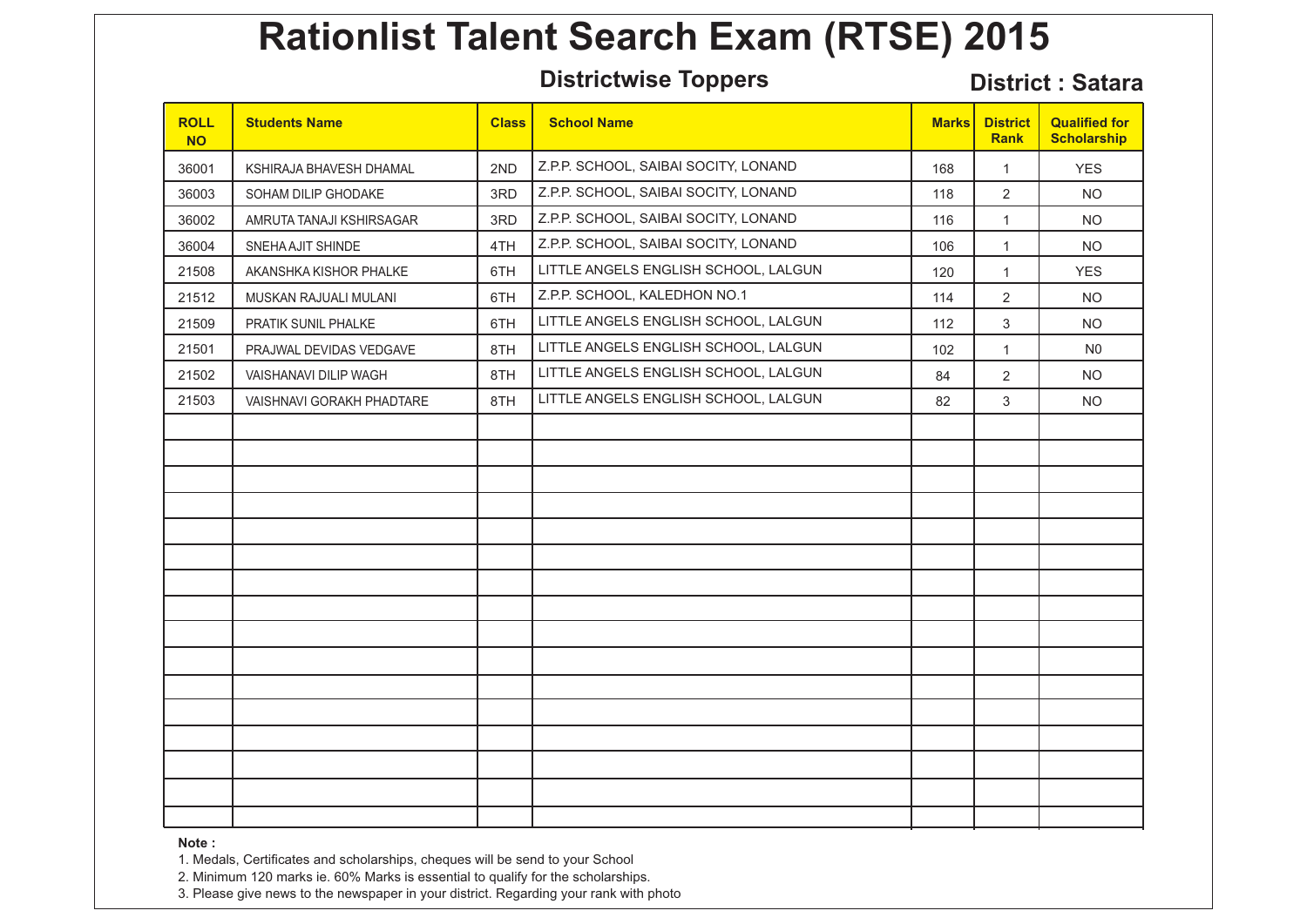**Districtwise Toppers District : Sindhudurg**

| <b>ROLL</b><br><b>NO</b> | <b>Students Name</b>         | <b>Class</b> | <b>School Name</b>            | <b>Marks</b> | <b>District</b><br><b>Rank</b> | <b>Qualified for</b><br><b>Scholarship</b> |
|--------------------------|------------------------------|--------------|-------------------------------|--------------|--------------------------------|--------------------------------------------|
| 2006                     | HASARI VINAYAK MHADEDSHWAR   | 2ND          | Z.P. RAMESHWAR                | 88           | $\mathbf{1}$                   | <b>NO</b>                                  |
| 2003                     | SAKSHI KUBER KALE            | 2ND          | Z.P. RAMESHWAR                | 60           | $\overline{2}$                 | <b>NO</b>                                  |
| 2004                     | CHANDANA SHRIKRISHNA CHAVAN  | 2ND          | Z.P. SHIDAVNE KONE            | 46           | 3                              | <b>NO</b>                                  |
| 2017                     | <b>VEDANT SANJAY BHOR</b>    | 3RD          | Z.P. RAMESHWAR                | 108          | $\mathbf{1}$                   | <b>NO</b>                                  |
| 2013                     | DHANASHRI SHANKAR SHETYE     | 3RD          | Z.P. NAWARGAON NO.3           | 76           | $\overline{2}$                 | <b>NO</b>                                  |
| 2015                     | SANSKAR DILIP JADHAV         | 3RD          | Z.P. KELAVALI                 | 72           | 3                              | NO.                                        |
| 2021                     | PRIYA PRASAD MALANDKAR       | 4TH          | Z.P. RAMESHWAR                | 136          | $\mathbf{1}$                   | <b>YES</b>                                 |
| 2022                     | <b>SUJATA SUHAS GUDAYE</b>   | 4TH          | Z.P. RAMESHWAR                | 90           | $\overline{2}$                 | <b>NO</b>                                  |
| 2024                     | DIPESH AJIT HATANKAR         | 4TH          | Z.P. TALGAON                  | 88           | 3                              | NO.                                        |
| 2030                     | <b>MANALI RAJENDRA DARPE</b> | 5TH          | S.N.M. VIDHYALAYA, KHAREPATAN | 122          | $\mathbf{1}$                   | <b>YES</b>                                 |
| 2026                     | PRASAD SANJAY MORE           | 5TH          | S.N.M. VIDHYALAYA, KHAREPATAN | 98           | $\overline{2}$                 | NO.                                        |
| 2039                     | <b>RAJ GURUNATH RAUT</b>     | 5TH          | S.N.M. VIDHYALAYA, KHAREPATAN | 90           | 3                              | <b>NO</b>                                  |
| 2056                     | SIDDHI RAMESH SUTAR          | 6TH          | S.N.M. VIDHYALAYA, KHAREPATAN | 120          | $\mathbf{1}$                   | <b>YES</b>                                 |
| 2070                     | PRACHUR GOVIND WAWADANE      | 6TH          | S.N.M. VIDHYALAYA, KHAREPATAN | 110          | $\overline{2}$                 | <b>NO</b>                                  |
| 2053                     | <b>SALONI MAHESH PATIL</b>   | 6TH          | S.N.M. VIDHYALAYA, KHAREPATAN | 100          | 3                              | NO.                                        |
| 2094                     | <b>JAYESH SUNIL MARATHE</b>  | 7TH          | S.N.M. VIDHYALAYA, KHAREPATAN | 90           | $\mathbf{1}$                   | NO.                                        |
| 2093                     | ANKITA ANKUSH SADIKALE       | 7TH          | S.N.M. VIDHYALAYA, KHAREPATAN | 84           | $\overline{2}$                 | <b>NO</b>                                  |
| 2083                     | <b>MANALI SANTOSH SHETYE</b> | 7TH          | S.N.M. VIDHYALAYA, KHAREPATAN | 80           | 3                              | NO.                                        |
| 2111                     | YASH SANJAY GHANEKAR         | 8TH          | S.N.M. VIDHYALAYA, KHAREPATAN | 108          | $\mathbf{1}$                   | <b>NO</b>                                  |
| 2100                     | <b>GAURI AJIT HATANKAR</b>   | 8TH          | S.N.M. VIDHYALAYA, KHAREPATAN | 106          | $\overline{2}$                 | NO.                                        |
| 2110                     | MAYURESH VINAYAK MAHADESHWAR | 8TH          | S.N.M. VIDHYALAYA, KHAREPATAN | 96           | 3                              | <b>NO</b>                                  |
| 2104                     | PALLAVI RAVINDRA BRAMHADANDE | 9TH          | S.N.M. VIDHYALAYA, KHAREPATAN | 120          | $\mathbf{1}$                   | <b>YES</b>                                 |
| 2105                     | TUSHAR SUHAS PHATAK          | 9TH          | S.N.M. VIDHYALAYA, KHAREPATAN | 106          | $\overline{2}$                 | <b>NO</b>                                  |
| 2108                     | ROHAN SANJAY WARANGE         | 9TH          | S.N.M. VIDHYALAYA, KHAREPATAN | 96           | 3                              | NO.                                        |
|                          |                              |              |                               |              |                                |                                            |
|                          |                              |              |                               |              |                                |                                            |

**Note :** 

1. Medals, Certificates and scholarships, cheques will be send to your School

2. Minimum 120 marks ie. 60% Marks is essential to qualify for the scholarships.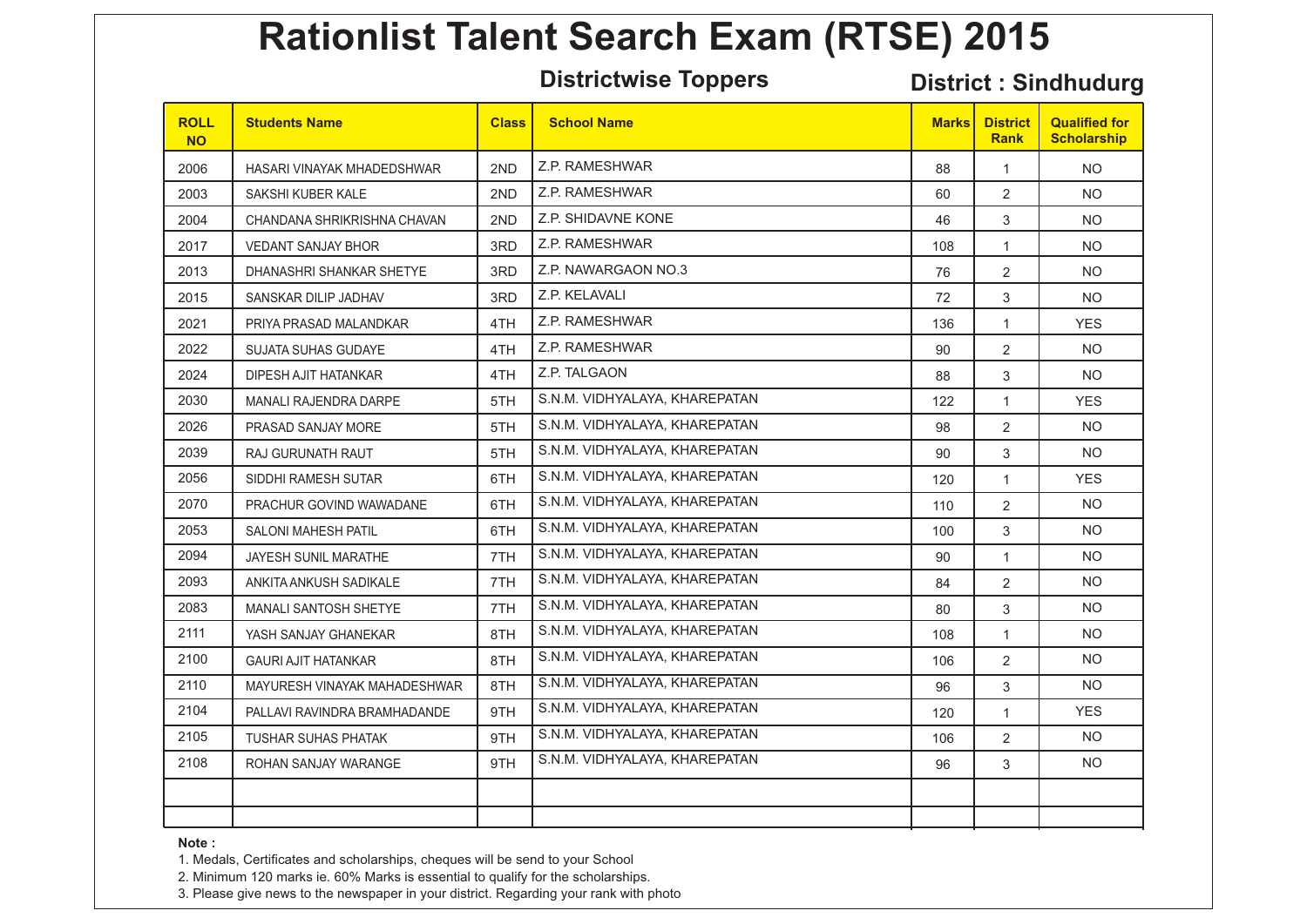**Districtwise Toppers District : Solapur**

| <b>ROLL</b><br><b>NO</b> | <b>Students Name</b>            | <b>Class</b> | <b>School Name</b>                         | <b>Marks</b> | <b>District</b><br><b>Rank</b> | <b>Qualified for</b><br><b>Scholarship</b> |
|--------------------------|---------------------------------|--------------|--------------------------------------------|--------------|--------------------------------|--------------------------------------------|
| 16102                    | ADITYA VIJAY BARBOLE            | 2ND          | MAHARASHTRA VIDYALAYA, BARSHI              | 166          | $\mathbf{1}$                   | <b>YES</b>                                 |
| 26207                    | VARAD BALASAHEB BURGUTE         | 2ND          | DNYANPRABHODHINI PRATH. VIDYALAY, SOLAPUR  | 160          | $\overline{2}$                 | <b>YS</b>                                  |
| 26206                    | SANDESH P SHETE                 | 2ND          | KLE ENGLISH MEDIUM SCHOOL, SOLAPUR         | 158          | 3                              | <b>YES</b>                                 |
| 26199                    | <b>TANUBAI LAXMAN SHINDE</b>    | 3RD          | SAHASTRARJUN PRATHMIK VIDYAMANDIR, SOLAPUR | 134          | $\mathbf{1}$                   | <b>YES</b>                                 |
| 26198                    | <b>VISHAL SHASHIKANT NEVALE</b> | 3RD          | SAHASTRARJUN PRATHMIK VIDYAMANDIR, SOLAPUR | 128          | $\overline{2}$                 | <b>YES</b>                                 |
| 26192                    | SRUSHTI JIVAN MASKE             | 3RD          | SAHASTRARJUN PRATHMIK VIDYAMANDIR. SOLAPUR | 126          | 3                              | <b>YES</b>                                 |
| 26063                    | <b>SANVI SACHIN GHUGE</b>       | 4TH          | M.F. DAMINI PRIMARY SCHOOL, SOLAPUR        | 172          | $\mathbf{1}$                   | <b>YES</b>                                 |
| 26061                    | NIRBHY VIVEK DOSHI              | 4TH          | M.F. DAMINI PRIMARY SCHOOL, SOLAPUR        | 170          | $\overline{2}$                 | <b>YES</b>                                 |
| 16120                    | UJWAL JITENDRA SONAVANE         | 4TH          | MAHARASHTRA VIDYALAYA, BARSHI              | 168          | 3                              | <b>YES</b>                                 |
| 16140                    | RUTURAJ BHAGVAT LONDHE          | 5TH          | Z.P. PRIMARY SCHOOL, CHINCHOLI TA-MADHA    | 146          | $\mathbf{1}$                   | <b>YES</b>                                 |
| 16092                    | <b>VAISHNAVI SHARAD FURADE</b>  | 5TH          | MAHARASHTRA VIDYALAYA, BARSHI              | 136          | $\overline{2}$                 | <b>YES</b>                                 |
| 16141                    | NIKHIL SHARAD LONDHE            | 5TH          | Z.P. PRIMARY SCHOOL, CHINCHOLI TA-MADHA    | 126          | 3                              | <b>YES</b>                                 |
| 16087                    | SUYASH UMESH MUNDHE             | 6TH          | MAHARASHTRA VIDYALAYA, BARSHI              | 144          | $\mathbf{1}$                   | <b>YES</b>                                 |
| 4080                     | <b>GANESH NATHA PISE</b>        | 6TH          | SADHANA VIDYALAYA, TAVASHI                 | 140          | $\overline{2}$                 | <b>YES</b>                                 |
| 26001                    | <b>GIRISH SHIVKUMAR REUR</b>    | 6TH          | VILAS MEHATA MADYAMIK SHALA, JULE SOLAPUR  | 136          | 3                              | <b>YES</b>                                 |
| 26096                    | SUNANDAN SANTOSH GAD            | 7TH          | MODERN HIGH SCHOOL, SOLAPUR                | 152          | $\mathbf{1}$                   | <b>YES</b>                                 |
| 4028                     | DIPALI DAMODAR RAUT             | 7TH          | SADHANA VIDYALAYA, TAVASHI                 | 144          | $\overline{2}$                 | <b>YES</b>                                 |
| 16071                    | RUSHIKESH SANJAY KONDHARE       | 7TH          | MAHARASHTRA VIDYALAYA, BARSHI              | 142          | 3                              | <b>YES</b>                                 |
| 15596                    | KSHITIJA VIJAYKUMAR PATIL       | 8TH          | TULSHIDAS JADHAV PRASHALA, VAIRAG          | 156          | $\mathbf{1}$                   | <b>YES</b>                                 |
| 4098                     | SATYAM SUNIL KSHIRSAGAR         | 8TH          | SADHANA VIDYALAYA, TAVASHI                 | 146          | $\overline{2}$                 | <b>YES</b>                                 |
| 16046                    | TUSHAR VISHNU WAGHMARE          | 8TH          | MAHARASHTRA VIDYALAYA, BARSHI              | 144          | 3                              | <b>YES</b>                                 |
| 15605                    | VIJAYKUMAR TANAJI DESHMUKH      | 9TH          | TULSHIDAS JADHAV PRASHALA, VAIRAG          | 158          | $\mathbf{1}$                   | <b>YES</b>                                 |
| 4108                     | SUNIL AUDUMBAR LENDAVE          | 9TH          | SADHANA VIDYALAYA, TAVASHI                 | 138          | $\overline{2}$                 | <b>YES</b>                                 |
| 32562                    | AISHWARYA ANAND AMBILPURE       | 9TH          | KUMATHE PRASHALA, KUMATHE                  | 132          | 3                              | <b>YES</b>                                 |
|                          |                                 |              |                                            |              |                                |                                            |
|                          |                                 |              |                                            |              |                                |                                            |

**Note :** 

1. Medals, Certificates and scholarships, cheques will be send to your School

2. Minimum 120 marks ie. 60% Marks is essential to qualify for the scholarships.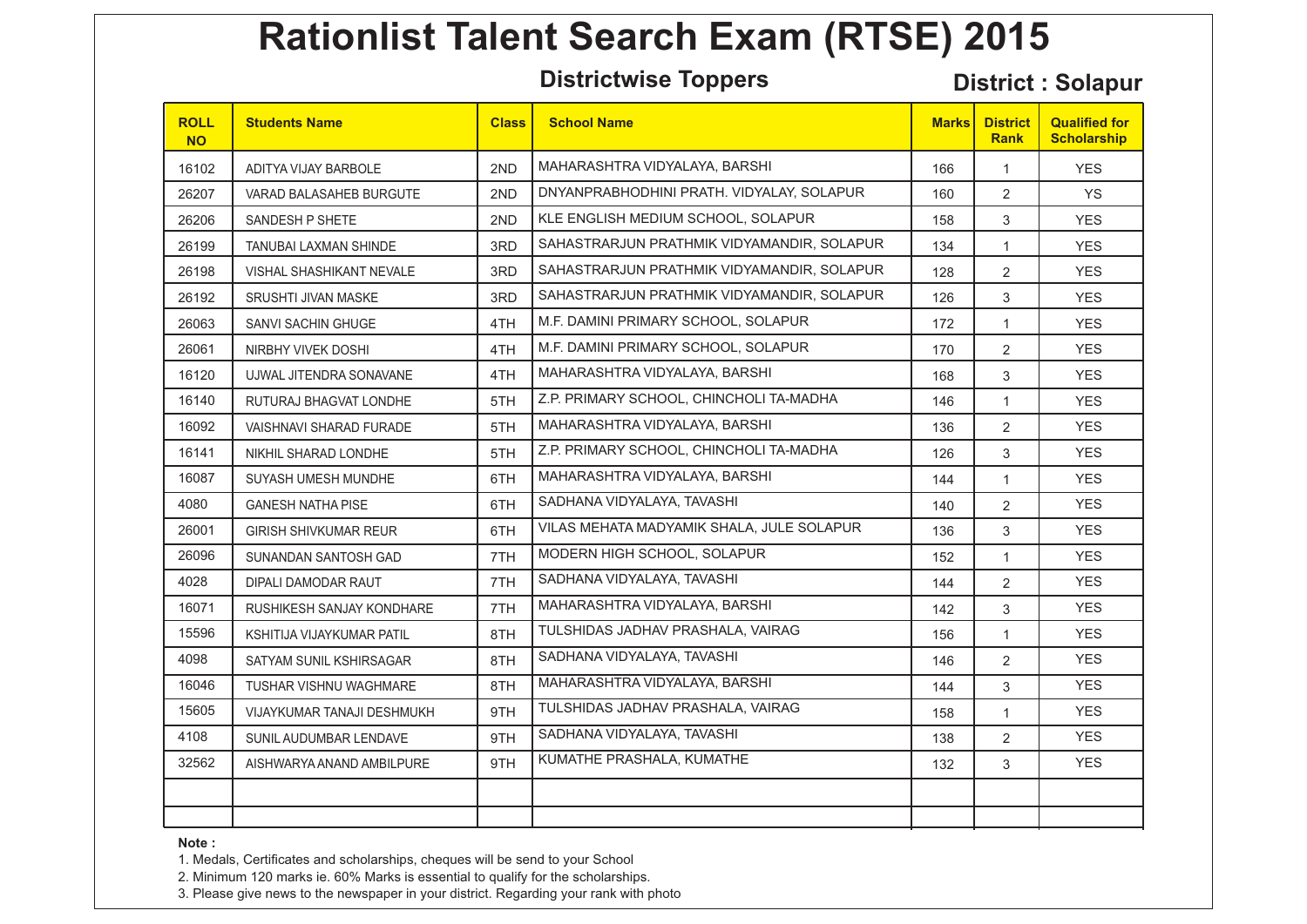**Districtwise Toppers District : Thane** 

| <b>ROLL</b><br><b>NO</b> | <b>Students Name</b>       | <b>Class</b> | <b>School Name</b>                                 | <b>Marks</b> | <b>District</b><br><b>Rank</b> | <b>Qualified for</b><br><b>Scholarship</b> |
|--------------------------|----------------------------|--------------|----------------------------------------------------|--------------|--------------------------------|--------------------------------------------|
| 31002                    | RAJ VISHNU JAIWAL          | 5TH          | SETH B.M. PADWALE VIDYALAYA (ENGLISH MEDIUM) THANE | 82           | $\mathbf{1}$                   | <b>NO</b>                                  |
| 31006                    | SHAZIA ISMAIL SHAIK        | 5TH          | SETH B.M. PADWALE VIDYALAYA (ENGLISH MEDIUM) THANE | 74           | $\overline{2}$                 | <b>NO</b>                                  |
| 31005                    | ROSHAN BIPIN PANCHAL       | 5TH          | SETH B.M. PADWALE VIDYALAYA(ENGLISH MEDIUM) THANE  | 70           | 3                              | <b>NO</b>                                  |
| 22512                    | VICKY SUBHASH THAKRE       | 6TH          | Z.P. KENDRA SHALA, KHONI                           | 124          | $\mathbf{1}$                   | <b>YES</b>                                 |
| 22507                    | <b>TEJSWI RAJESH PATIL</b> | 6TH          | Z.P. KENDRA SHALA, KHONI                           | 122          | $\overline{2}$                 | <b>YES</b>                                 |
| 22511                    | SUJAL BALIRAM PATIL        | 6TH          | Z.P. KENDRA SHALA, KHONI                           | 120          | 3                              | <b>YES</b>                                 |
| 22515                    | HARSHADA ANANTA PATIL      | 7TH          | Z.P. KENDRA SHALA, KHONI                           | 138          | $\mathbf{1}$                   | <b>YES</b>                                 |
| 22514                    | ANKITA ASHOK THOMBRE       | 7TH          | Z.P. KENDRA SHALA, KHONI                           | 136          | $\overline{2}$                 | <b>YES</b>                                 |
| 22516                    | KOHINOOR PIVAN PHULORE     | 7TH          | Z.P. KENDRA SHALA, KHONI                           | 134          | 3                              | <b>YES</b>                                 |
|                          |                            |              |                                                    |              |                                |                                            |
|                          |                            |              |                                                    |              |                                |                                            |
|                          |                            |              |                                                    |              |                                |                                            |
|                          |                            |              |                                                    |              |                                |                                            |
|                          |                            |              |                                                    |              |                                |                                            |
|                          |                            |              |                                                    |              |                                |                                            |
|                          |                            |              |                                                    |              |                                |                                            |
|                          |                            |              |                                                    |              |                                |                                            |
|                          |                            |              |                                                    |              |                                |                                            |
|                          |                            |              |                                                    |              |                                |                                            |
|                          |                            |              |                                                    |              |                                |                                            |
|                          |                            |              |                                                    |              |                                |                                            |
|                          |                            |              |                                                    |              |                                |                                            |
|                          |                            |              |                                                    |              |                                |                                            |
|                          |                            |              |                                                    |              |                                |                                            |
|                          |                            |              |                                                    |              |                                |                                            |
|                          |                            |              |                                                    |              |                                |                                            |

**Note :** 

1. Medals, Certificates and scholarships, cheques will be send to your School

2. Minimum 120 marks ie. 60% Marks is essential to qualify for the scholarships.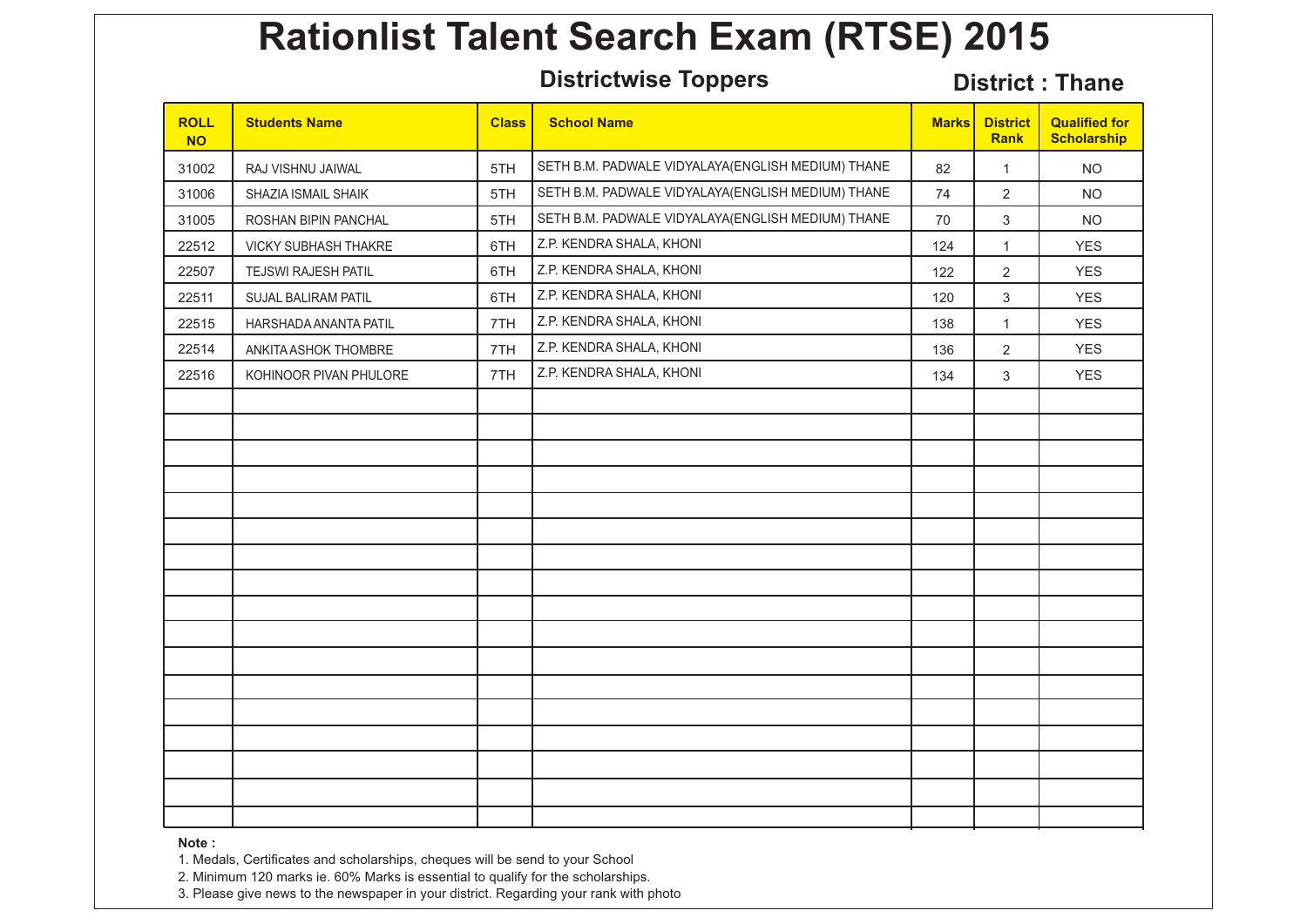**Districtwise Toppers District : Wardha** 

| <b>ROLL</b><br><b>NO</b> | <b>Students Name</b>           | <b>Class</b> | <b>School Name</b>                                      | <b>Marks</b> | <b>District</b><br><b>Rank</b> | <b>Qualified for</b><br><b>Scholarship</b> |
|--------------------------|--------------------------------|--------------|---------------------------------------------------------|--------------|--------------------------------|--------------------------------------------|
| 24535                    | DIVYA SUDHIR HAJARE            | 2ND          | Z.P. PRIMARY SCHOOL, AJUNDOH                            | 182          | $\mathbf{1}$                   | <b>YES</b>                                 |
| 24528                    | LINASHI GOPAL MURODIYA         | 2ND          | LATE RAJIV GANDHI MEMORIAL ENGLISH SCHOOL, KARANJA(GHA) | 176          | $\overline{2}$                 | <b>YES</b>                                 |
| 31518                    | SUPRIYA LAXMAN SHINDE          | 2ND          | COSMIC PUBLIC SCHOOL, WARDHA                            | 164          | 3                              | <b>YES</b>                                 |
| 24512                    | SNEHAL CHANDRBHAN KILLNAKE     | 3RD          | LATE RAJIV GANDHI MEMORIAL ENGLISH SCHOOL, KARANJA(GHA) | 122          | $\mathbf{1}$                   | <b>YES</b>                                 |
| 24509                    | <b>RANI PRASHANT BHISE</b>     | 3RD          | LATE RAJIV GANDHI MEMORIAL ENGLISH SCHOOL, KARANJA(GHA) | 114          | $\overline{2}$                 | NO.                                        |
| 24508                    | NANDANI RAMKRUSHANA LONAKAR    | 3RD          | LATE RAJIV GANDHI MEMORIAL ENGLISH SCHOOL, KARANJA(GHA) | 96           | 3                              | <b>NO</b>                                  |
| 24527                    | PRIYANSHU MADAN NAGLE          | 4TH          | LATE RAJIV GANDHI MEMORIAL ENGLISH SCHOOL, KARANJA(GHA) | 134          | $\mathbf{1}$                   | <b>YES</b>                                 |
| 24525                    | AAYUSH SHRAD RANOTKAR          | 4TH          | LATE RAJIV GANDHI MEMORIAL ENGLISH SCHOOL, KARANJA(GHA) | 130          | $\overline{2}$                 | <b>YES</b>                                 |
| 24537                    | VAIBHAV UKANDRAO RAMDHAM       | 4TH          | Z.P. PRIMARY SCHOOL, AJUNDOH                            | 126          | 3                              | <b>YES</b>                                 |
| 24538                    | ARPITA SUNIL RAMDHAM           | 5TH          | Z.P. PRIMARY SCHOOL, AJUNDOH                            | 106          | $\mathbf{1}$                   | <b>NO</b>                                  |
| 24539                    | SAGAR MADHUKAR KINKAR          | 5TH          | Z.P. PRIMARY SCHOOL, AJUNDOH                            | 96           | 2                              | <b>NO</b>                                  |
| 32001                    | MOHAK ----- BHENDE             | 5TH          | ST. JOHN HIGH SCHOOL, PULGAON                           | 92           | 3                              | <b>NO</b>                                  |
| 32004                    | PRANAY VANASKAR                | 6TH          | ST. JOHN HIGH SCHOOL, PULGAON                           | 120          | $\mathbf{1}$                   | <b>YES</b>                                 |
| 24505                    | DHANSHREE RADHESHAM NASARE     | 6TH          | LATE RAJIV GANDHI MEMORIAL ENGLISH SCHOOL, KARANJA(GHA) | 118          | 2                              | <b>NO</b>                                  |
| 24502                    | PURVISH HEMRAJ WANNGARE        | 6TH          | LATE RAJIV GANDHI MEMORIAL ENGLISH SCHOOL, KARANJA(GHA) | 116          | 3                              | <b>NO</b>                                  |
| 24507                    | VISHAL DNYNESHWAR CHAFALE      | 7TH          | LATE RAJIV GANDHI MEMORIAL ENGLISH SCHOOL, KARANJA(GHA) | 112          | $\mathbf{1}$                   | <b>NO</b>                                  |
| 24504                    | <b>BADAL PURUSHOTTAM RATHI</b> | 7TH          | LATE RAJIV GANDHI MEMORIAL ENGLISH SCHOOL, KARANJA(GHA) | 92           | $\overline{2}$                 | <b>NO</b>                                  |
| 32022                    | AAKANSHA DILIPRAO JAWADE       | 7TH          | ST. JOHN HIGH SCHOOL, PULGAON                           | 70           | 3                              | <b>NO</b>                                  |
| 32009                    | VAISHNAVI ------ BISEN         | 8TH          | ST. JOHN HIGH SCHOOL, PULGAON                           | 104          | $\mathbf{1}$                   | <b>NO</b>                                  |
| 32010                    | MANSI----KALE                  | 8TH          | ST. JOHN HIGH SCHOOL, PULGAON                           | 94           | $\overline{2}$                 | <b>NO</b>                                  |
| 32011                    | VEDAVGI ------ GOTMARE         | 8TH          | ST. JOHN HIGH SCHOOL, PULGAON                           | 72           | 3                              | NO.                                        |
| 32015                    | MAHAK DEEPAK KHURANA           | 9TH          | ST. JOHN HIGH SCHOOL, PULGAON                           | 106          | $\mathbf{1}$                   | <b>NO</b>                                  |
| 32019                    | SAKSHI PURUSHOTTAM CHEDE       | 9TH          | ST. JOHN HIGH SCHOOL, PULGAON                           | 92           | $\overline{2}$                 | <b>NO</b>                                  |
| 24529                    | <b>BHUMITA WASUDEV UIKE</b>    | 9TH          | KARMVIR DADASAHEB KANNAMWAR VIDYALA, KANNAMWAR GRAM     | 90           | 3                              | <b>NO</b>                                  |
|                          |                                |              |                                                         |              |                                |                                            |
|                          |                                |              |                                                         |              |                                |                                            |

**Note :** 

1. Medals, Certificates and scholarships, cheques will be send to your School

2. Minimum 120 marks ie. 60% Marks is essential to qualify for the scholarships.